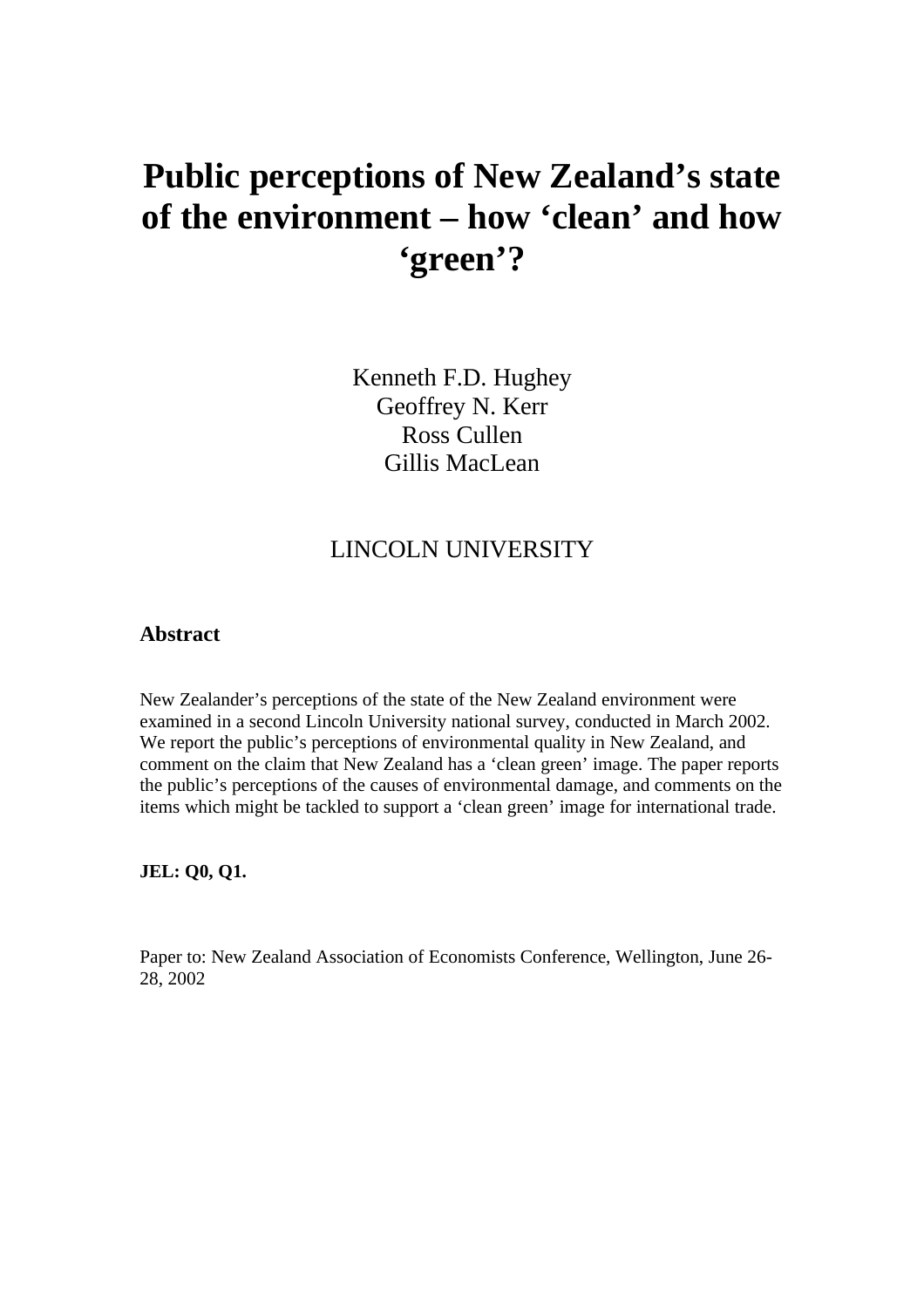#### **1. INTRODUCTION**

New Zealand has developed a number of strategies, and committed significant resources toward environmental goals, most recently beginning in 1995 following release of the Environment 2010 Strategy (MfE 1995). The goals of that strategy included: development of a sustainable land management strategy, ensuring that water was safe for swimming and for drinking, maintenance or improvement of air quality, maintain areas of indigenous forest, prepare a national biodiversity strategy, develop national and regional pest management strategies (OECD, 1996). The present government is preparing a sustainable development strategy.

New Zealand is often described as 'clean and green', and international marketing highlights the environment as a key feature of New Zealand. Reality may not match the slogans or advertising straplines, and considerable effort is being invested in developing state of the environment reporting, and resource accounting to ensure that New Zealand can better document its environmental performance (Department of statistics 2002). Earlier efforts to document the state of the New Zealand environment include Department of Statistics (1993), MfE (1997) and OECD (1996). Those documents focus on primarily biophysical indicators. There are however, few New Zealand publications documenting New Zealanders' perceptions of the environment.

The first State of the Environment Reporting (SER) exercise based on a survey of New Zealanders' perceptions of the environment in 2000 was reported by Hughey et al. (2001) using a survey based on the Pressure-State-Response model. OECD (1996) and MfE (1997) explain this model, which is used internationally as the basis for environmental reporting. The Hughey et al. (2001) survey was designed to be undertaken biennially and this paper, providing an overview of some key resource areas in relation to the 'clean green' perception of New Zealand, is drawn primarily from the findings of the 2002 survey, with some reference to the 2000 survey as appropriate. The survey asks respondents directly if they believe New Zealand is 'clean and green'. We report responses to that and several other questions. We focus on water, air and 'biodiversity' to provide a representation of public perception of the state of the environment. An additional focus is on an analysis of responses according to the ethnic background of respondents, i.e., Maori, NZ European or 'other'.

The main aims of the ongoing research programme are to measure, analyse and monitor changes in New Zealanders' perceptions, attitudes and preferences towards a range of environmental issues, ultimately contributing to improved state of the environment reporting. A component of each survey is a set of questions focusing on a topical issue, natural hazards in 2000, and the marine environment and recreational fishing in 2002.

## **2. SURVEY METHOD**

A postal questionnaire based on the Pressure-State-Response (PSR) model was developed to gather information on New Zealanders' perceptions of the environment and environmental management. The postal questionnaire was used to gather this information.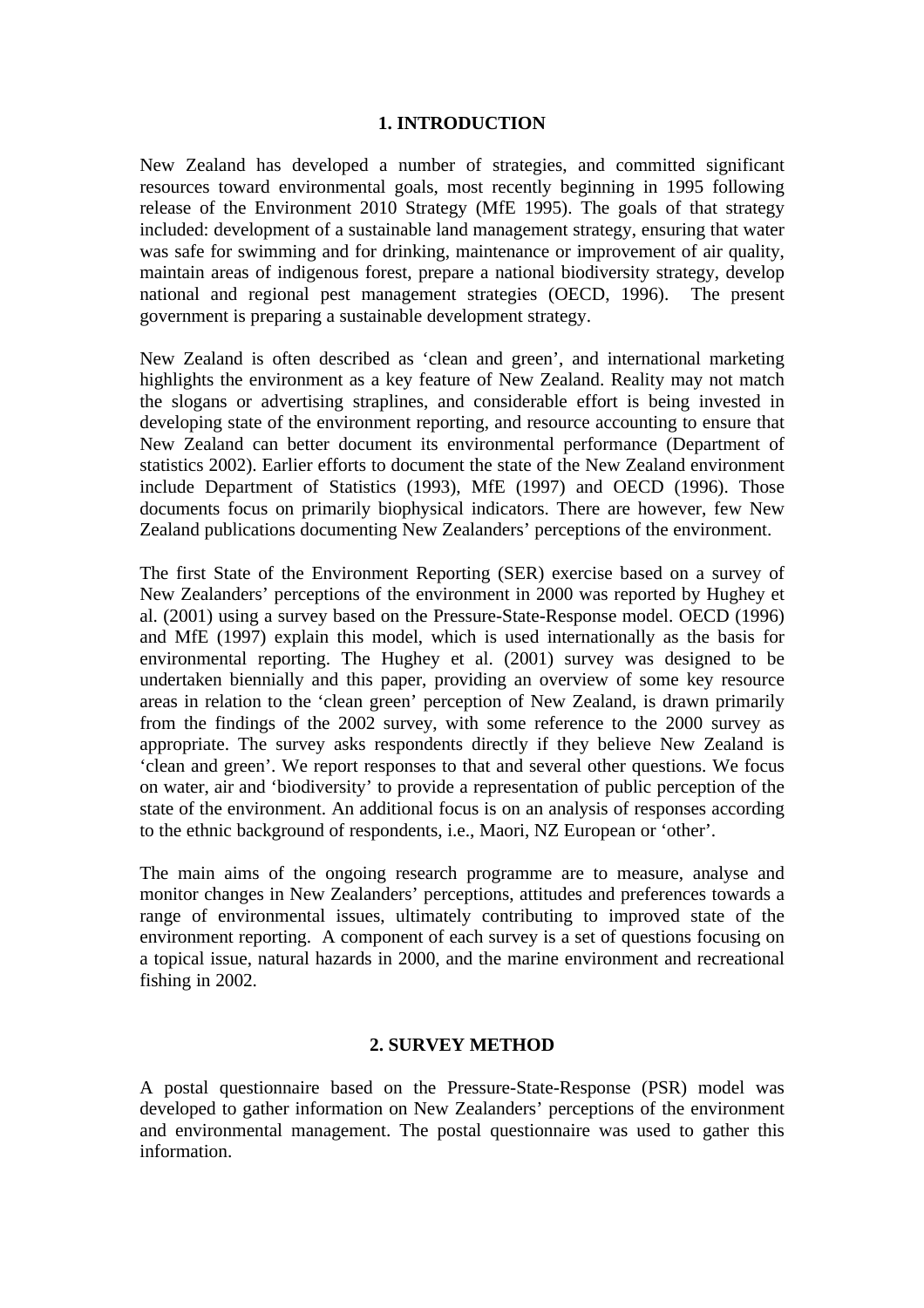## **2.1. The questionnaire**

Questionnaire items were presented in an A5-size booklet with questions on facing pages. Each questionnaire had fourteen pages of questions. A letter of introduction stating the purpose of the questionnaire, introducing the topics in the questionnaire and inviting voluntary participation was included. The questionnaire contained a total of 135 questions, seven of which were specifically linked to freshwater issues, six to air, and fourteen to biodiversity issues. 'Biodiversity' was subdivided into 'native land and freshwater plants and animals' and 'native bush and forests.' In this paper we focus on the former of those two categories. Other questions, including those reporting demographics, are also relevant and are referred to as appropriate.

The water, air and biodiversity -related questions in the 2002 survey were the same as those asked in 2000. The PSR framework guided the development of survey questions. Three sets of questions assessed perceptions of the state of water, air, biodiversity (and six other environment components) and three sets of questions assessed perceptions of the response by management. For all of these measures a 'don't know' option was provided for respondents who did not feel they were sufficiently informed to respond. Perceived pressures were assessed by one set of questions. Further questions supplemented the PSR framework. These included measurement of the main perceived causes of damage to the environment. Nine questions sought demographic information, with the region of residence being determined by respondent's address.

The first question concerned knowledge about environmental issues and with whether New Zealand is 'clean and green'.

## **The state of air/fresh water/biodiversity**

Three questions measured the state of water/air/biodiversity. The first question was: *Please indicate what you think the state of each of the following is.* Followed by (*inter alia*): *The quality or condition of New Zealand's air, fresh water, etc*. A five-point scale was provided for measurement, anchored by *very good* and *very bad*.

The second question regarding the state of water/air, etc., asked: *We would like your opinion on the availability or amount of some of our natural resources*. Water was one of nine natural resources evaluated. The set was presented with five-point scales anchored by *very high* and *very low*.

The third measurement was of perceptions of change in the state of 13 environmental aspects over the last five years. These were taken with the invitation: *Now that you have told us what you think about the state of New Zealand's environment, we would like you to tell us how you think the environment has changed over the last 5 years.* Questions took the form: *Compared to five years ago the quality of air/fresh waters/, etc is?* These aspects were presented with a five-point measurement scale anchored by *much better* and *much worse*.

## **Pressures on the environment**

The PSR framework includes pressures on the environment. Perceived causes of adverse environmental effects were measured by presenting a table containing ten aspects of the New Zealand environment (including air, fresh water, and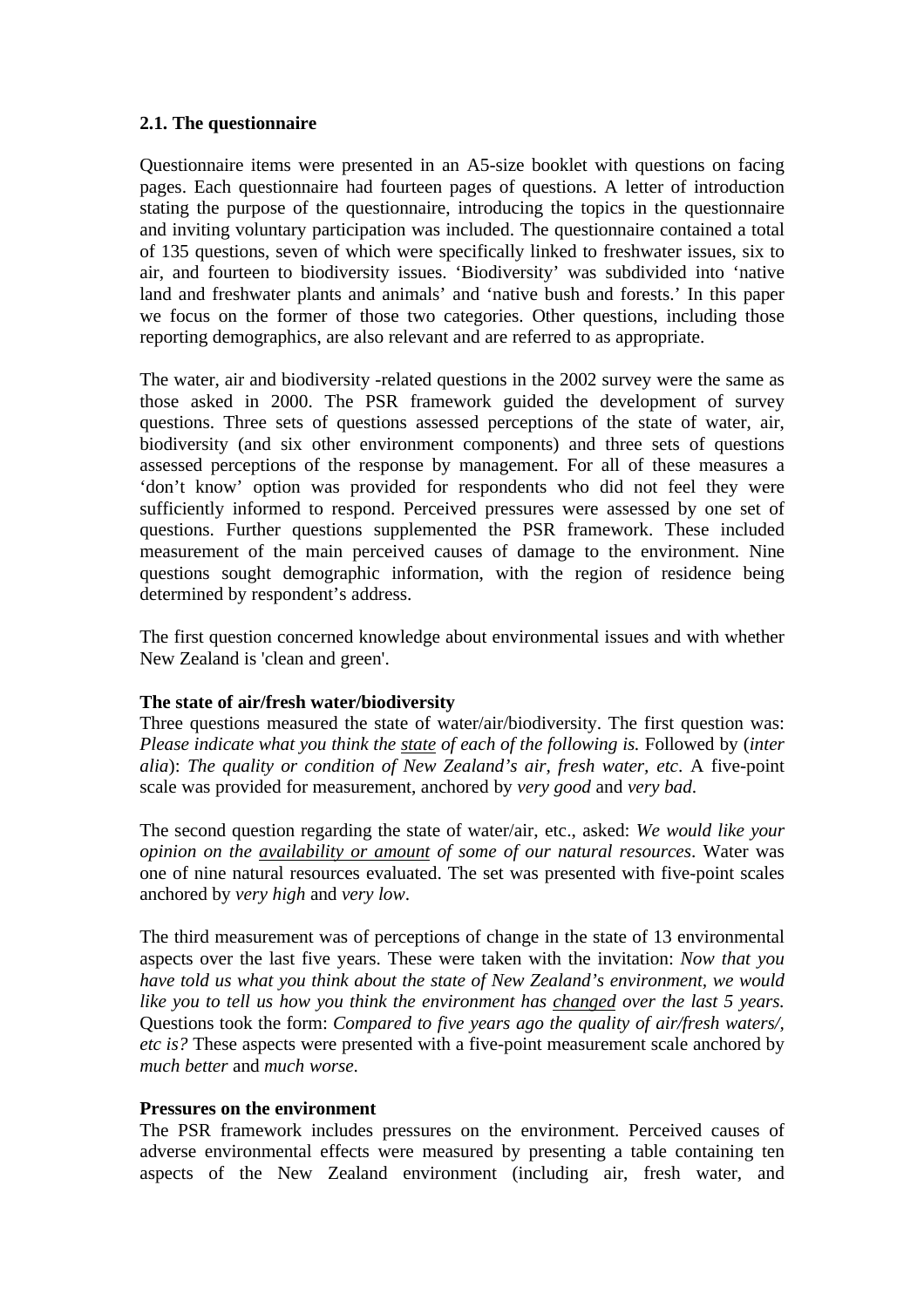'biodiversity') with fifteen potential causes. Respondents were instructed to select up to three causes. This approach was designed to assist respondents by removing the necessity to select the single most important item from the fifteen presented.

#### **Adequacy of environmental management – the response**

A set of questions designed to measure current management of different resources was then presented. Thirteen items were presented in the form: *Currently in New Zealand air, fresh water, etc., are?* These items were each presented with a five-point response scale anchored by *very well managed* and *extremely poorly managed.*

Another set of management questions was designed to establish whether management had improved or had become worse over the previous five years. The question asked: *Compared to 5 years ago, management of New Zealand's air, etc., is?* These items were presented with five-point response scales anchored by *much better* and *much worse*.

## **Allocation of government funds**

The 2002 survey differed from the 2000 survey in terms of how respondents were asked to consider expenditure preferences. The latter mixed the major overall areas of government expenditure with some specific conservation and environment expenditure items. While these results were interesting, it was decided to improve the question in 2002 by separating the general areas of government expenditure from specific areas in environment and conservation. Despite these changes an effort is made to compare findings between surveys, although these comparisons need to be made with care.

To enable comparison between preferences for the allocation of government spending on conservation and the environment within the existing budget, respondents were asked whether they considered more or less should be spent on eleven items. The question began by stating: *Now we would like to know how you would reallocate the Government's expenditure on Conservation and the Environment. Total spending on Conservation and the Environment would not change. Please tick one box for each spending category to show how you would change the allocation of government spending if total spending is the same as now.* Measurement was then taken on fivepoint scales anchored by *we should spend far more* and *we should spend far less*.

## **Demographic information**

Information was sought regarding gender, age, country of birth, ethnicity, education, current situation, paid employment, the industry the person worked or had last worked in, and personal income. These were measured in some cases using categories from the 2001 New Zealand Census. Demographic information and the categories for their measurement are provided in Appendix 1, with comparisons between the 2000 and 2002 data sets. In addition, numbering of each survey allowed derivation of respondents' residential locations, which were subsequently categorised into three regions (southern, central and northern), and into two categories (either within the five major urban centres, or elsewhere).

Some preliminary work has been carried out to determine the representativeness of survey respondents compared to the New Zealand population. Both gender ( $\chi^2$ =4.86; DoF=1; p=0.028) and age ( $\chi^2$ =13.46; DoF=5; p=0.019) were significantly different to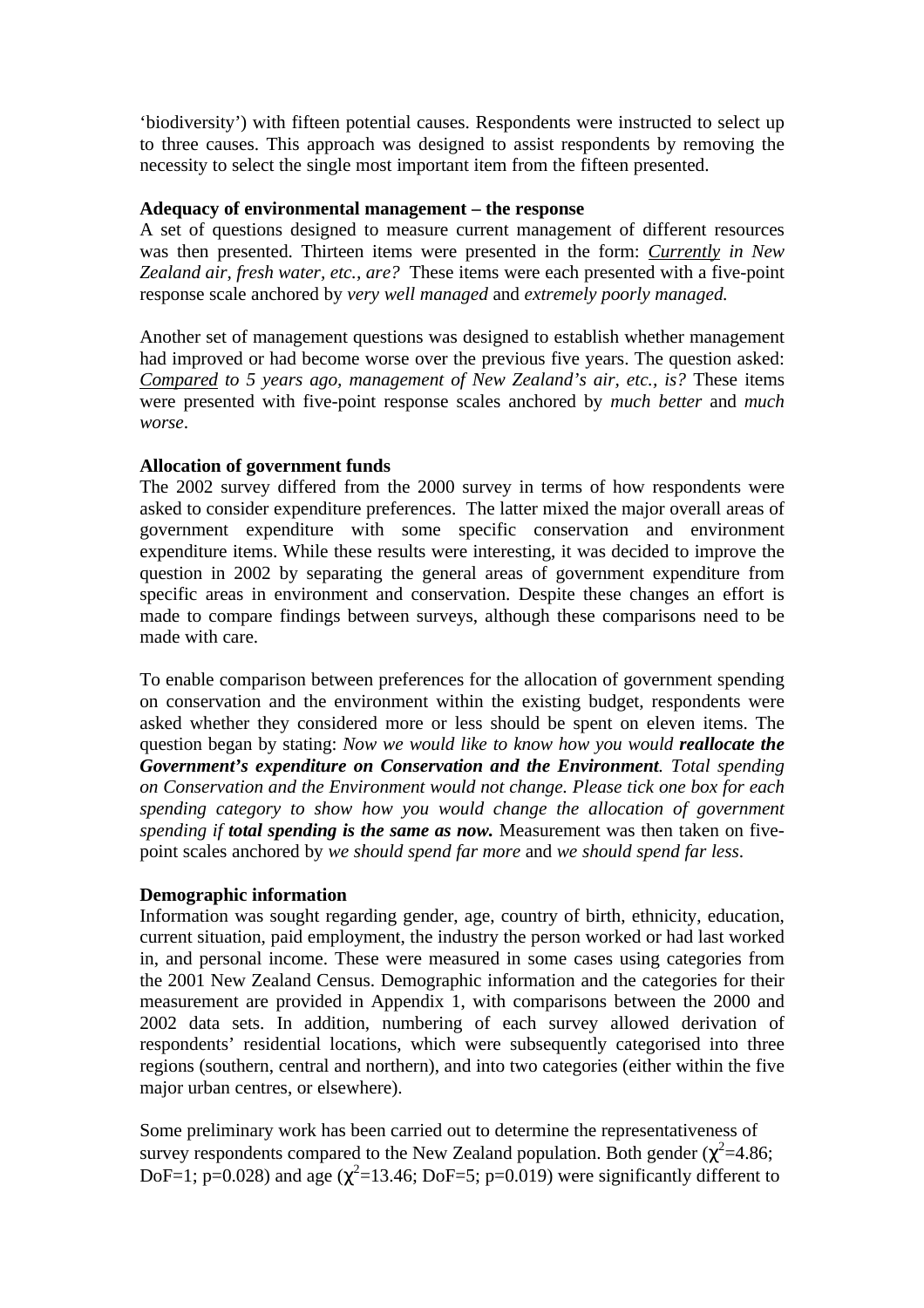comparative population data. Disproportionately more females and slightly older age groups responded (Table 1).

| <b>Demographic</b> | Group     | <b>Survey sample</b> | <b>New Zealand</b> |
|--------------------|-----------|----------------------|--------------------|
| <b>Gender</b>      | Male      | 44%                  | 48%                |
|                    | Female    | 56%                  | 52%                |
|                    | $20 - 29$ | 15%                  | 19%                |
|                    | 30-39     | 19%                  | 22%                |
| <b>Age Band</b>    | $40 - 49$ | 20%                  | 20%                |
|                    | 50-59     | 19%                  | 16%                |
|                    | 60-69     | 13%                  | 11%                |
|                    | $70+$     | 14%                  | 12%                |

Table 1: Demographic data for the survey sample and the comparative NZ population.

## **2.2. Distribution**

Two thousand questionnaires were distributed to randomly selected individuals drawn from the New Zealand electoral roll. The questionnaire and the letter of introduction were posted with a freepost return envelope. The questionnaires were posted on 9 March 2002. In addition, a follow-up postcard on 28 March 2002 and a second questionnaire posting to non-respondents was made on 18 April 2002 to those who had not returned their questionnaire.

## **2.3. Response**

The survey received an effective response rate of  $45\%$  (N=  $836$ ) (2000 survey response rate of 48 per cent;  $N = 894$ ). Both surveys had maximum margins of error of 3% at the 95% confidence interval.

## **2.4. Methods of analysis**

Due to the large number of relationships tested, in general only summarised results for significant relationships  $(p \lt 0.1)$  are reported. Description of the components of the model is undertaken with means and standard deviations for interval or ratio data, and frequency of occurrence for categorical data measured on either nominal or ordinal scales. Where measured, 'don't know' responses are also provided.

Descriptive data for each of the resource-related questions are provided in Section 3, along with a comparison of 2002 survey results with those from 2000. Relationships between parts of the PSR framework and ethnicity were explored and are presented here as well. Chi square tests were used to test for changes in responses. Data conglomeration was necessary in some areas because there were too few valid responses in some cells to enable appropriate testing to be undertaken.

# **3. RESULTS**

Results are presented in two main ways. First, descriptive statistics are provided in relation to each of the questions and where possible these are plotted against 2000 findings. Second, for most questions there is an analysis of responses against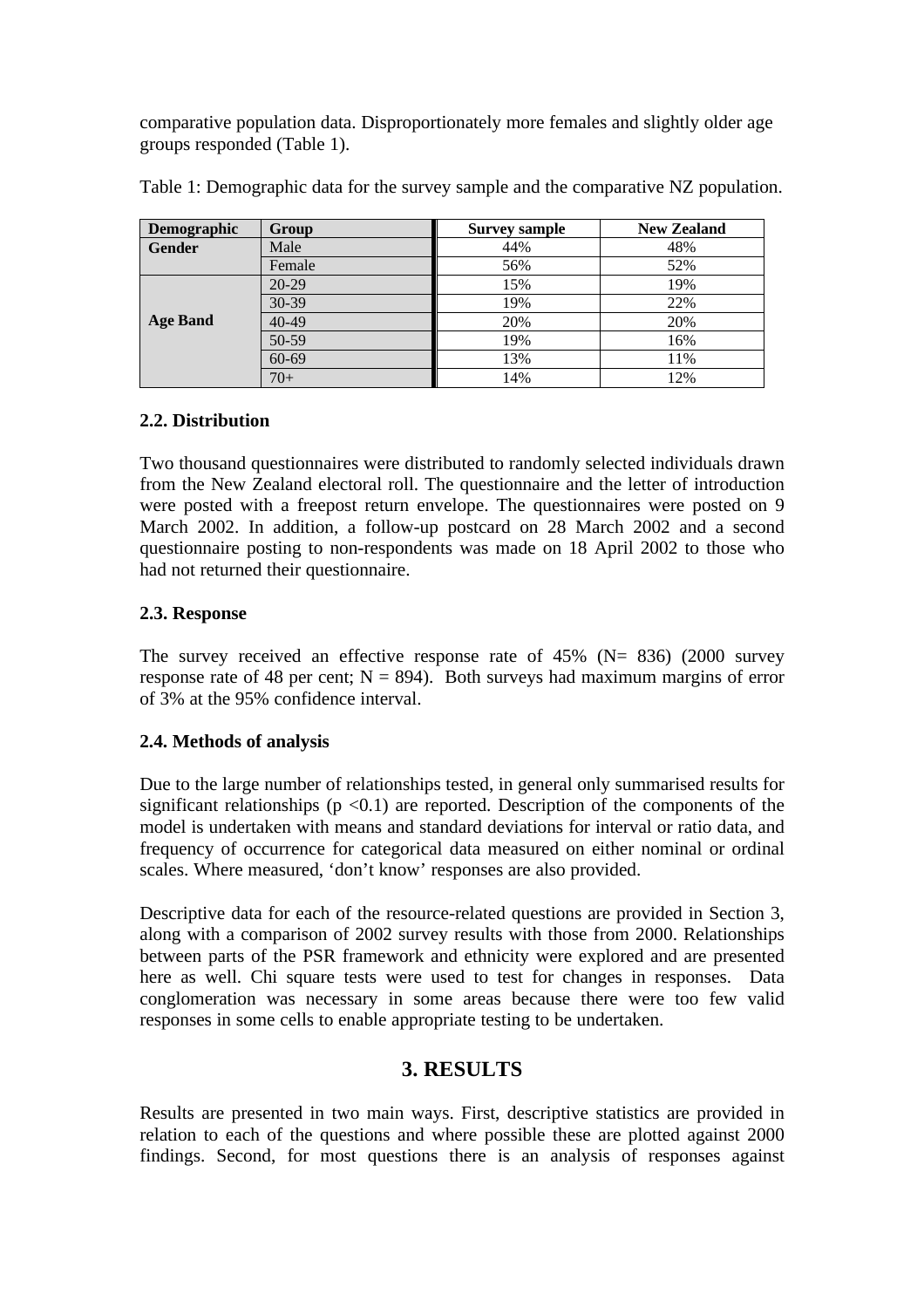ethnicity. Because sample sizes are too small in some cells we have clumped responses in this analysis for most questions.

## **3.1. "Clean and green"**

Table 2 summarises responses to the question concerning New Zealand's 'clean and green' environment. Clearly, most respondents either agreed or strongly agreed with the statement. In terms of ethnicity (Figure 1) there is a significant difference  $(\chi^2=14.82; \text{DoF}=4; \text{p}=0.005)$  between the views of Maori (only 45.7% of whom strongly agree or agree NZ is regarded as clean and green), NZ European (with 66.9%) and others (with 77.3%). This trend is reversed in terms of the proportions that disagree or strongly disagree versus those who agree or strongly disagree. Notably very few respondents expressed a 'don't know'.

| Twore $\equiv$ , to then Elements of the indimidial elements $\subseteq$ . For $\alpha$ |          |       |               |          |          |       |           |      |  |
|-----------------------------------------------------------------------------------------|----------|-------|---------------|----------|----------|-------|-----------|------|--|
| New Zealand's N                                                                         | Strongly | Agree | Neither       | Disagree | Strongly | Don't | Mean Std. |      |  |
| environment is                                                                          | agree    |       | agree nor     |          | disagree | know  | $(1-5)$   | Dev. |  |
| regarded as                                                                             |          |       | disagree      |          |          |       |           |      |  |
| "clean and                                                                              |          | (2)   |               | 41       | (5)      |       |           |      |  |
| green". Do you                                                                          |          |       | $\frac{0}{0}$ |          |          |       |           |      |  |
| $\cdot \cdot \cdot$                                                                     |          |       |               |          |          |       |           |      |  |
|                                                                                         | 8169.2   | 57.0  | 17.6          | 13.7     | 2.0      | 0.5   | 2.4       | 0.9  |  |

Table 2: Is New Zealand's environment clean and green?

## **3.2. State of the environment**

## **a) Quality of water/air/biodiversity in New Zealand**

Table 3 shows that perceptions of the state of New Zealand's water/air/biodiversity are that it is generally *good* to *adequate* and the results from 2002 are not significantly different to those obtained in 2000. Ethnic differences are apparent, and highly significant  $(p<0.01)$  for all three resources (see Appendix 2 for detailed data). In all cases more Maori respondents consider the state of the environment worse than do Europeans or others, the latter always giving it the highest ratings.

| Quality of   | N   | Very<br>good<br>(1) | Good<br>(2) | Adequate<br>(3)<br>$\%$ | Bad<br>(4) | Very<br>bad<br>(5) | Don't Mean<br>know $(1-5)$ |     | Std. Dev. |
|--------------|-----|---------------------|-------------|-------------------------|------------|--------------------|----------------------------|-----|-----------|
| Air          |     |                     |             |                         |            |                    |                            |     |           |
| 2002         | 795 | 15.8                | 43.5        | 29.6                    | 8.8        | 1.5                | 1.5                        | 2.4 | 0.9       |
| 2000         | 866 | 20.0                | 47.0        | 23.6                    | 7.2        | 1.3                | 1.3                        | 2.2 | 0.9       |
| Fresh waters |     |                     |             |                         |            |                    |                            |     |           |
| 2002         | 803 | 12.1                | 34.2        | 36.5                    | 11.1       | 2.4                | 3.7                        | 2.6 | 0.9       |
| 2000         | 875 | 11.7                | 35.3        | 35.1                    | 12.2       | 1.9                | 3.8                        | 2.6 | 0.9       |
| Biodiversity |     |                     |             |                         |            |                    |                            |     |           |
| 2002         | 803 | 12.1                | 34.2        | 36.5                    | 11.1       | 2.4                | 3.7                        | 2.4 | 0.9       |
| 2000         | 870 | 12.6                | 42.8        | 29.9                    | 10.1       | 1.8                | 2.8                        | 2.4 | 0.9       |

Table 3: Perceived quality or condition of natural resources in New Zealand.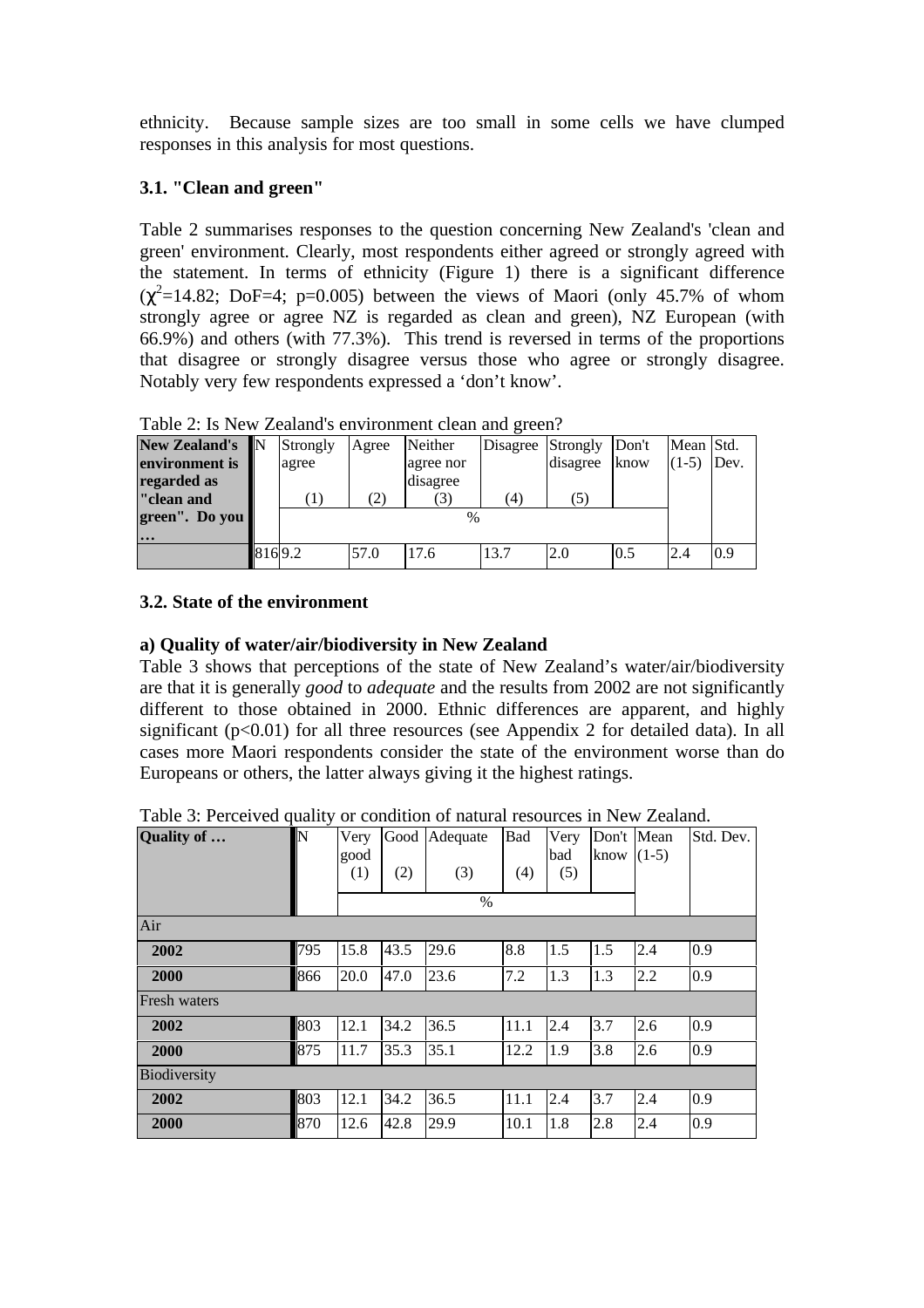

**Figure 1: New Zealand's environment is "clean and green" versus ethnicity**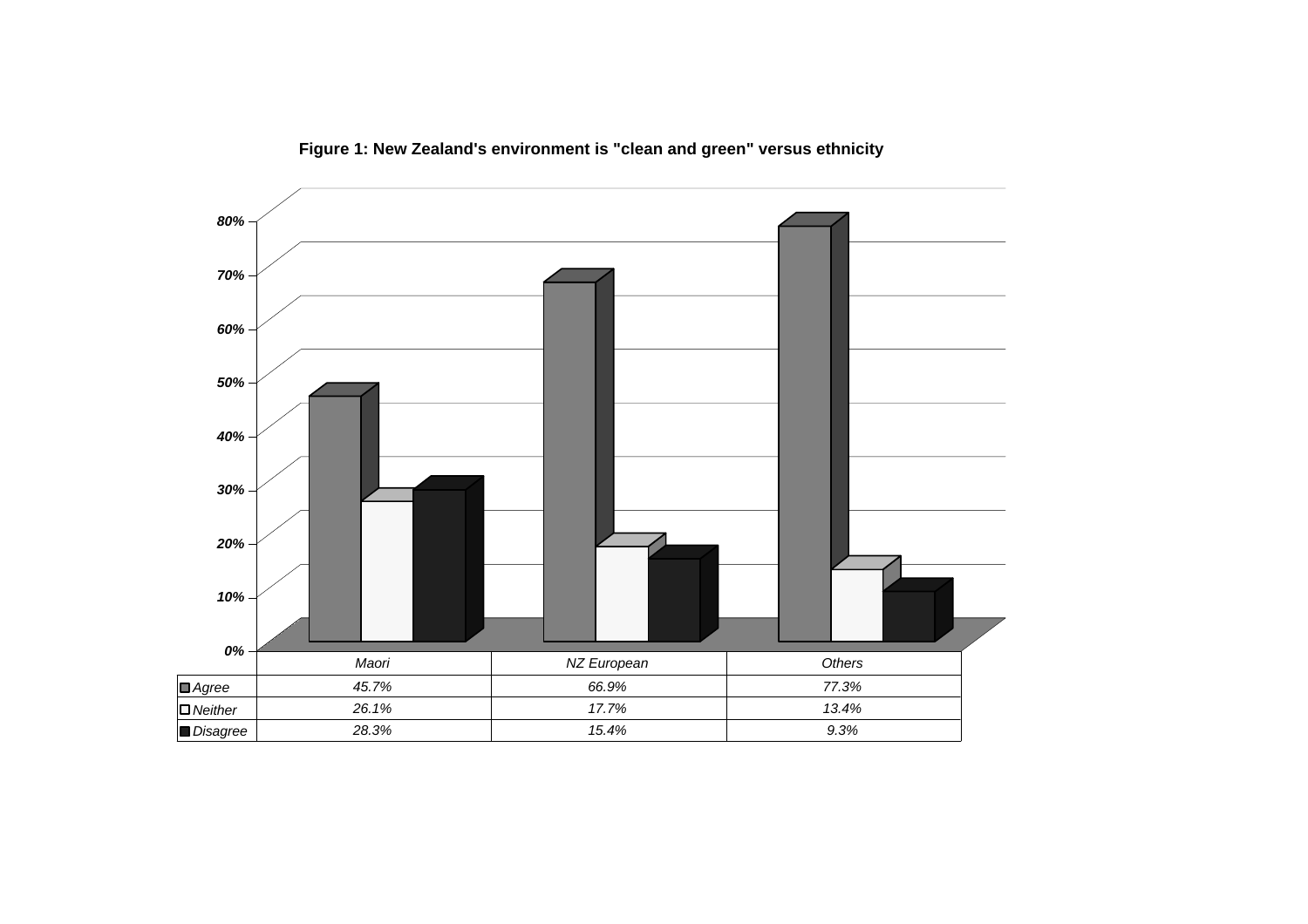## **b) Change in the state of the environment**

As shown in Table 4 respondents generally considered that either no change in air or water quality or a change to the worse had occurred over the last five years. Less than 20% of either group of respondents considered improvements had occurred, with nearly 40% of respondents reporting a worsening of air quality and 30% a worsening of water quality. There is a significant difference between the 2002 and 2000 surveys (p=0.071), with 2002 respondents rating changes slightly more positively. There were no significant differences between the perceptions of the three ethnic groups (p>0.10).

| Change in quality over<br>last five years for | N   | better<br>(1) | Much Better<br>(2) | No<br>change<br>(3) | Worse<br>(4)<br>$\frac{0}{0}$ | Much<br>worse<br>(5) | Don't<br>know | Mean<br>$(1-5)$ | Std.<br>Dev. |
|-----------------------------------------------|-----|---------------|--------------------|---------------------|-------------------------------|----------------------|---------------|-----------------|--------------|
| Air                                           |     |               |                    |                     |                               |                      |               |                 |              |
| 2002                                          | 805 | 0.9           | 11.2               | 44.5                | 34.5                          | 3.3                  | 5.6           | 3.3             | 0.8          |
| 2000                                          | 846 | 3.5           | 10.2               | 47.1                | 32.7                          | 2.7                  | 3.8           | 3.2             | 0.8          |
| <b>Fresh</b> waters                           |     |               |                    |                     |                               |                      |               |                 |              |
| 2002                                          | 805 | 1.7           | 16.3               | 44.5                | 25.8                          | 3.0                  | 8.7           | 3.1             | 0.8          |
| 2000                                          | 843 | 2.3           | 12.5               | 42.7                | 30.1                          | 4.4                  | 8.1           | 3.2             | 0.8          |
| <b>Biodiversity</b>                           |     |               |                    |                     |                               |                      |               |                 |              |
| 2002                                          | 807 | 1.9           | 22.2               | 38.7                | 23.4                          | 2.0                  | 11.9          | 3.0             | 0.8          |
| 2000                                          | 853 | 2.6           | 17.2               | 42.2                | 25.3                          | 2.1                  | 10.6          | 3.1             | 0.8          |

Table 4: Change in state of environment over last five years.

## **3.3. Management of the environment**

## **a) Current management**

Perceptions of quality of management of particular environments are reported in Table 5. Between 60-70% of respondents considered each of the three resources to be adequately or better managed. While there were no significant differences between surveys for water or biodiversity (p>0.10), more people in 2002 considered management of air was worse than did so in 2000 ( $\chi^2$ =14.149; DoF=5; p=0.015).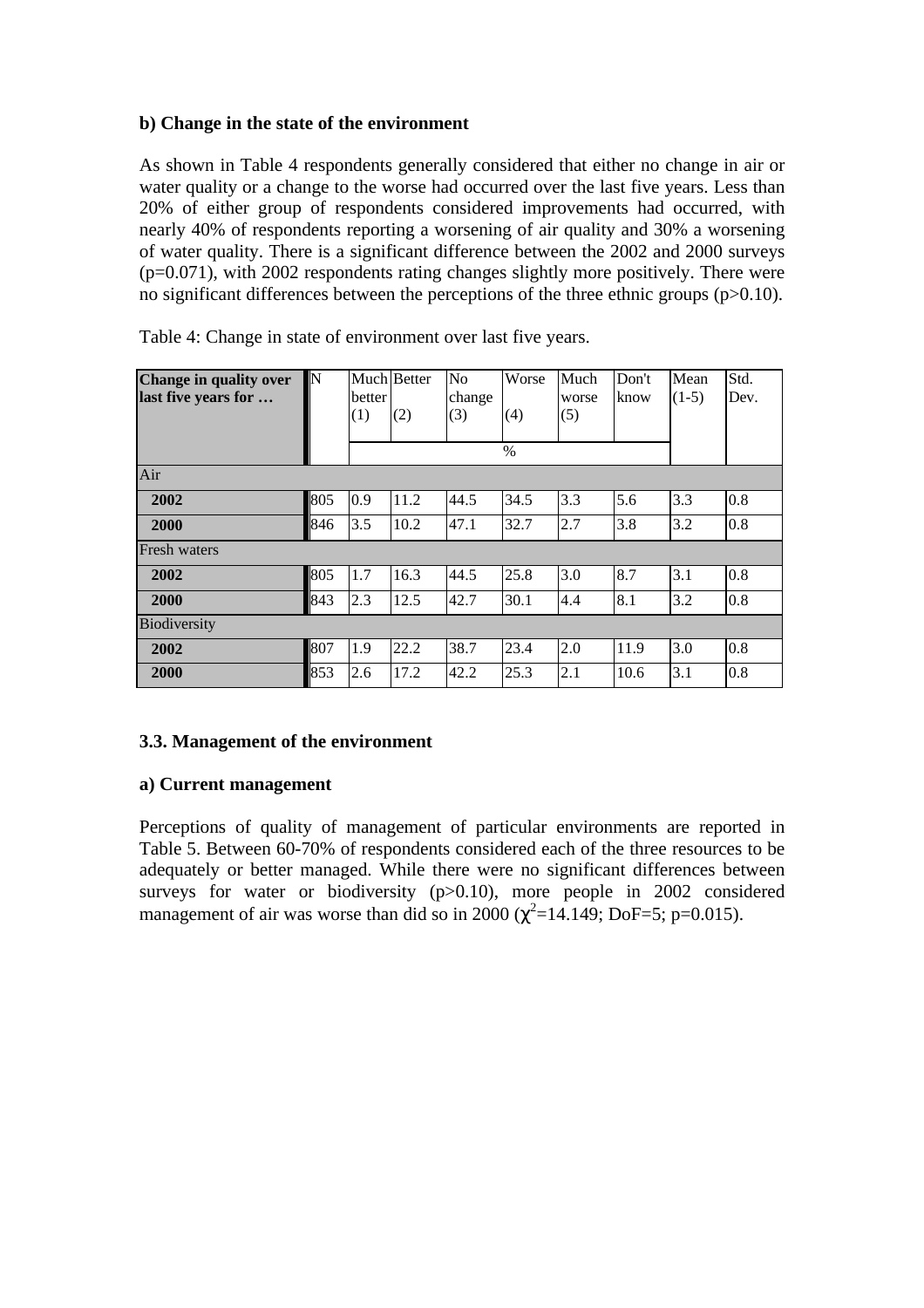Table 5: Perceptions of current management of resources.

| <b>Perceived</b><br>quality of<br>management of<br>$\ddot{\bullet}$ $\ddot{\bullet}$ | ${\bf N}$ | Very well<br>managed (1) | Well<br>managed<br>$\overline{c}$ | Adequately managed (3)<br>% | Poorly<br>managed<br>(4) | Very poorly managed (5) | Don't know | Mean<br>$(1-5)$ | Std.<br>Dev |
|--------------------------------------------------------------------------------------|-----------|--------------------------|-----------------------------------|-----------------------------|--------------------------|-------------------------|------------|-----------------|-------------|
| Air                                                                                  |           |                          |                                   |                             |                          |                         |            |                 |             |
| 2002                                                                                 | 805       | 1.6                      | 15.2                              | 45.7                        | 26.6                     | 4.6                     | 6.3        | 3.2             | 0.8         |
| 2000                                                                                 | 851       | 2.8                      | 20.1                              | 45.7                        | 22.9                     | 2.9                     | 5.5        | 3.0             | 0.8         |
| Fresh Water                                                                          |           |                          |                                   |                             |                          |                         |            |                 |             |
| 2002                                                                                 | 807       | 2.4                      | 20.4                              | 45.5                        | 18.1                     | 3.2                     | 10.4       | 3.0             | 0.8         |
| 2000                                                                                 | 846       | 3.3                      | 20.1                              | 45.3                        | 17.6                     | 3.2                     | 10.5       | 3.0             | 0.8         |
| Biodiversity                                                                         |           |                          |                                   |                             |                          |                         |            |                 |             |
| 2002                                                                                 | 805       | 2.2                      | 24.6                              | 47.3                        | 14.8                     | 1.4                     | 9.7        | 2.9             | 0.8         |
| 2000                                                                                 | 849       | 3.3                      | 22.5                              | 46.8                        | 17.1                     | 1.6                     | 8.7        | 2.9             | 0.8         |

## **b) Management of air/water/biodiversity compared to five years ago**

Perceived changes in quality of management of over the previous five years are reported in Table 6. Most people thought that management was the same as or better than five years ago with no significant differences for water or biodiversity between the 2002 and 2000 surveys ( $p > 0.10$ ). However, for air, there has been an increase in the amount of adverse perception of management between the two surveys  $(\chi^2 = 11.661; \text{DoF} = 5; \text{p} = 0.040).$ 

Table 6: Quality of management of resources compared to five years ago.

| <b>Perceived</b>          | N   | Much   | <b>Better</b> | The  | Worse | Much  | Don't | Mean    | Std. |
|---------------------------|-----|--------|---------------|------|-------|-------|-------|---------|------|
| change in                 |     | better |               | same |       | worse | know  |         | Dev  |
| management                |     | (1)    | (2)           | (3)  | (4)   | (5)   | (N)   | $(1-5)$ |      |
| compared to 5             |     |        |               | $\%$ |       |       |       |         |      |
| years ago for             |     |        |               |      |       |       |       |         |      |
| $\bullet \bullet \bullet$ |     |        |               |      |       |       |       |         |      |
| Air                       |     |        |               |      |       |       |       |         |      |
| 2002                      | 806 | 1.1    | 16.7          | 47.6 | 23.0  | 2.4   | 9.2   | 3.1     | 0.8  |
| 2000                      | 843 | 3.0    | 16.5          | 51.1 | 18.7  | 2.3   | 8.4   | 3.0     | 0.8  |
| <b>Fresh Water</b>        |     |        |               |      |       |       |       |         |      |
| 2002                      | 805 | 2.1    | 19.4          | 48.3 | 15.9  | 1.9   | 12.4  | 3.0     | 0.8  |
| 2000                      | 837 | 2.9    | 17.6          | 49.5 | 13.9  | 3.5   | 12.8  | 3.0     | 0.8  |
| <b>Biodiversity</b>       |     |        |               |      |       |       |       |         |      |
| 2002                      | 798 | 2.8    | 26.7          | 45.4 | 11.0  | 1.1   | 13.0  | 2.8     | 0.8  |
| 2000                      | 843 | 3.6    | 29.7          | 42.9 | 12.3  | 1.8   | 9.7   | 2.8     | 0.8  |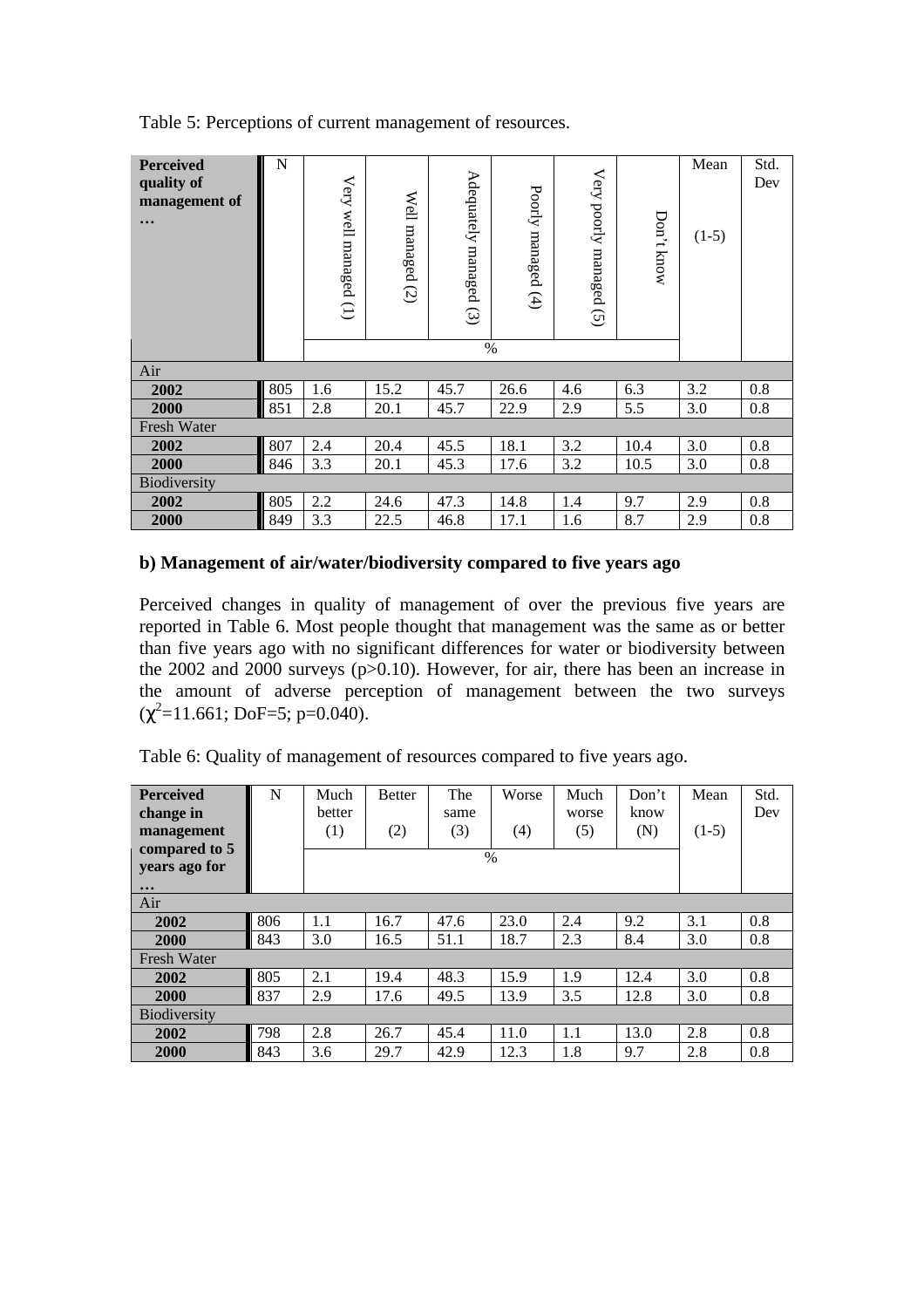#### **3.4. Main causes of damage to the environment**

Respondents' judgements of the main causes of damage to the environment are reported in Table 7. Respondents were instructed to select what they considered to be the main causes of damage from a list of fifteen items. Respondents could select up to three items.

An example serves to illustrate how Table 7 should be interpreted. The top left cell in column two indicates that 87.9% of respondents indicated that motor vehicles are one of the three main causes of damage to air. In terms of water there is a significant change between 2000 and 2002 ( $\chi^2$ =48.107; DoF=14; p=0.000; see Figure 2). In 2002 the most frequently cited main causes of damage were sewage and stormwater, followed by farming and by industrial activities. This can be contrasted with 2000 when sewage and stormwater, followed by hazardous chemicals and industrial activities were those most cited by respondents. The biggest change between 2000 and 2002 has been the increase in respondents choosing farming as one of the main causes of damage to freshwater. Significance of differences in proportions of respondents citing each cause in the two surveys is measured using the Z statistic. Significant changes occurred in 'farming'  $(p(Z)=0.000$  for all three resources), forestry  $(p(Z) < 0.10$  for all three resources) and hazardous chemicals  $(p(Z) < 0.10$  for all three resources). Both farming and forestry increased significantly as causes of damage for all three resources examined whereas hazardous chemicals declined. Urban development as a factor in 'biodiversity' loss declined between 2000 and 2002.

'Cause' responses have also been analysed by ethnicity. No significant differences occurred for 'biodiversity' ( $\chi^2$ =24.674; DoF=18; p=0.134) but did so for air  $(χ<sup>2</sup>=21.726; DoF=12; p=0.040; see Figure 3)$  and fresh water  $(χ<sup>2</sup>=26.662; DoF=14;$  $p=0.021$ ; see Figure 4). For air the ethnic pattern was very mixed. Over 90% of respondents from all groups considered motor vehicles and transport were the main cause, whereas only 16.7% of Maori compared for 32.1% of NZ European respondents thought household waste and emissions were one of the three main causes. The pattern was also mixed in terms of freshwater. The highest NZ European response was recorded for farming while for Maori and 'others' it was sewage and storm water.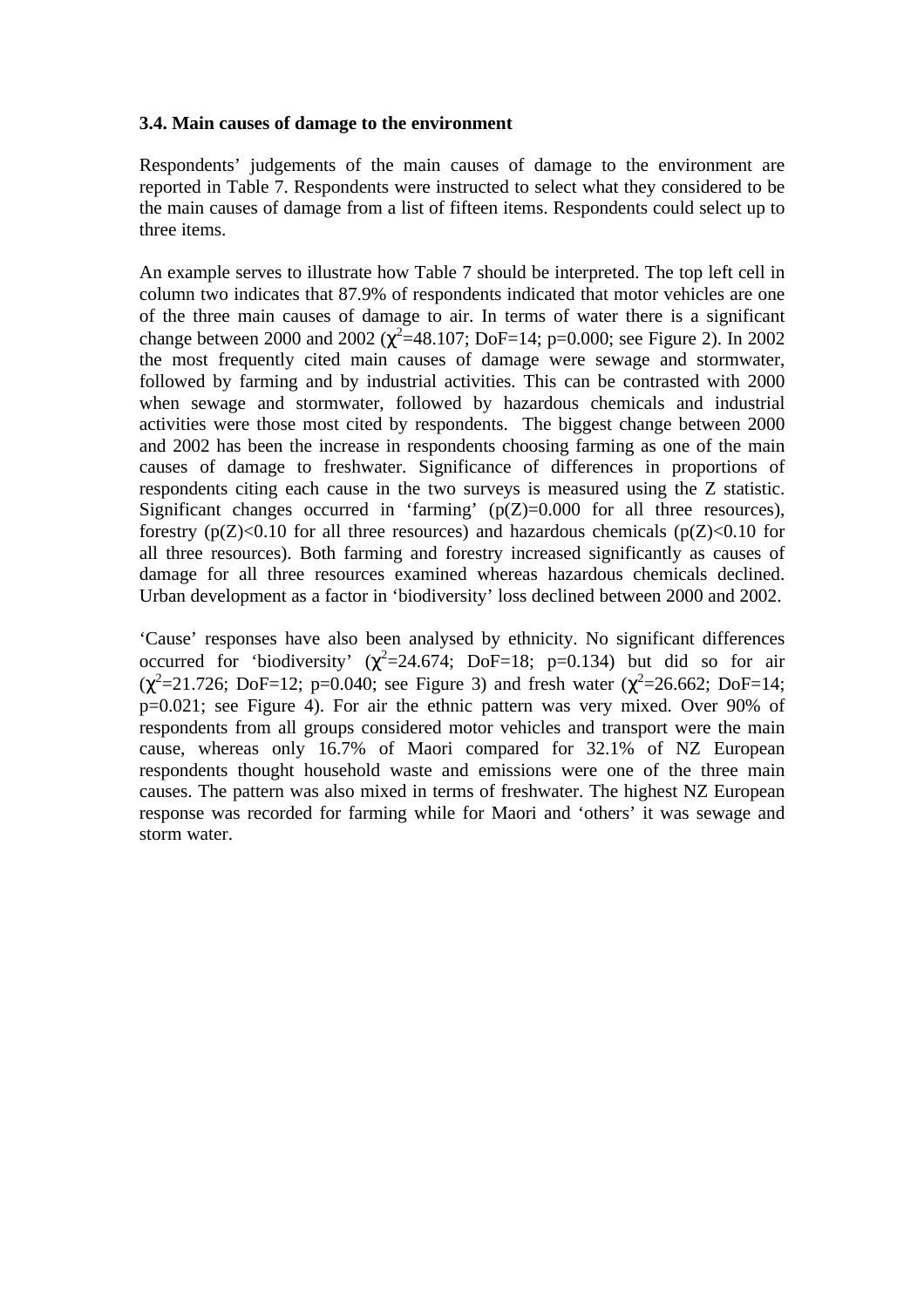| Table 7: Main causes of damage to resources. |  |
|----------------------------------------------|--|
|----------------------------------------------|--|

| <b>Resource:</b>                            | Air              |                           | <b>Fresh water</b>   |                  |                           | <b>Biodiversity</b>  |      |                           |                       |
|---------------------------------------------|------------------|---------------------------|----------------------|------------------|---------------------------|----------------------|------|---------------------------|-----------------------|
|                                             | 2002             | 2000                      | Z score;             | 2002             | 2000                      | Z score;             | 2002 | 2000                      | $\overline{Z}$ score; |
|                                             |                  | % of all survey           | 2 tailed probability |                  | % of all survey           | 2 tailed probability |      | % of all survey           | 2 tailed probability  |
| Main causes of damage to fresh              |                  | respondents who gave this |                      |                  | respondents who gave this |                      |      | respondents who gave this |                       |
| water:                                      | response         |                           |                      |                  | response                  |                      |      | response                  |                       |
| Motor vehicles and transport                | 87.9             | 85.3                      | $-1.574$ ;           | 2.4              | 2.7                       | 0.312;               | 4.9  | 4.0                       | $-0.882;$             |
|                                             |                  |                           | $p=0.116$            |                  |                           | $p=0.755$            |      |                           | $p=0.378$             |
| Household waste and emissions               | 28.5             | 28.7                      | 0.128;               | 20.5             | 23.5                      | 1.390;               | 8.7  | 10.3                      | 1.106;                |
|                                             |                  |                           | p=0.898              |                  |                           | $p=0.164$            |      |                           | $p=0.269$             |
| Industrial activities                       | 67.9             | 67.3                      | $-0.269;$            | 32.0             | 35.8                      | 1.520;               | 17.9 | 21.0                      | 1.623;                |
|                                             |                  |                           | $p=0.788$            |                  |                           | $p=0.128$            |      |                           | $p=0.105$             |
| Pests and weeds                             | 3.5              | 4.0                       | 0.611;               | 22.5             | 19.6                      | $-1.395;$            | 48.9 | 46.9                      | $-0.855;$             |
|                                             |                  |                           | p=0.541              |                  |                           | $P=0.163$            |      |                           | $p=0.392$             |
| Farming                                     | 5.6              | 2.2                       | $-3.610;$            | 38.0             | 24.4                      | $-5.688;$            | 27.9 | 18.9                      | $-4.418;$             |
|                                             |                  |                           | $p=0.000$            |                  |                           | $p=0.000$            |      |                           | $p=0.000$             |
| Forestry                                    | 1.2              | 0.4                       | $-1.712;$            | 4.3              | 6.6                       | 1.921;               | 12.8 | 15.5                      | 1.642;                |
|                                             |                  |                           | $p=0.087$            |                  |                           | $p=0.055$            |      |                           | $p=0.101$             |
| Urban development                           | 12.4             | 13.3                      | 0.541;               | 12.8             | 12.4                      | $-0.196;$            | 18.4 | 21.8                      | 1.762;                |
|                                             |                  |                           | p=0.589              |                  |                           | p=0.844              |      |                           | $p=0.078$             |
| Mining                                      | 1.1              | 1.5                       | 0.704;               | 9.0              | 8.5                       | $-0.309;$            | 10.8 | 9.7                       | $-0.708;$             |
|                                             |                  |                           | $p=0.481$            |                  |                           | $p=0.758$            |      |                           | $p=0.479$             |
| Sewage and storm water                      | $\overline{5.1}$ | $\overline{5.1}$          | 0.002;               | 46.9             | 46.6                      | $-0.150;$            | 20.8 | $\overline{22.5}$         | 0.843;                |
|                                             |                  |                           | $p=0.999$            |                  |                           | $p=0.881$            |      |                           | p=0.399               |
| Tourism                                     | 0.7              | 0.6                       | 0.157;               | 5.4              | 7.2                       | 1.367;               | 7.7  | 6.0                       | $-1.328;$             |
|                                             |                  |                           | $p=0.875$            |                  |                           | $p=0.172$            |      |                           | p=0.184               |
| Commercial fishing                          | 0.2              | 0.6                       | $1.062$ ;            | 2.4              | 2.0                       | $-0.544;$            | 1.6  | 2.1                       | 0.884;                |
|                                             |                  |                           | $p=0.288$            |                  |                           | p=0.587              |      |                           | p=0.377               |
| Recreational fishing                        | 0.0              | $\overline{0.1}$          | 1.001;               | $\overline{5.4}$ | $\overline{3.9}$          | $-1.380;$            | 0.6  | 1.0                       | 0.956;                |
|                                             |                  |                           | $p=0.317$            |                  |                           | $p=0.168$            |      |                           | p=0.339               |
| Dumping of solid waste                      | 7.4              | 8.6                       | 0.917;               | 20.5             | 23.6                      | 1.452;               | 18.9 | 19.5                      | 0.298;                |
|                                             |                  |                           | $p=0.359$            |                  |                           | $p=0.147$            |      |                           | $p=0.766$             |
| Hazardous chemicals                         | 23.8             | $\overline{27.6}$         | 1.822;               | 28.2             | 38.9                      | 4.362;               | 17.0 | 21.9                      | 2.602;                |
|                                             |                  |                           | $p=0.068$            |                  |                           | $p=0.000$            |      |                           | $p=0.009$             |
| Other                                       | 1.3              | 0.6                       | $-1.622;$            | 0.8              | 0.5                       | $-0.643;$            | 0.7  | $1.0\,$                   | 0.652;                |
|                                             |                  |                           | $p=0.105$            |                  |                           | $p=0.520$            |      |                           | $p=0.515$             |
| <b>Number of survey respondents</b>         | 836              | 894                       |                      | 836              | 894                       |                      | 836  | 894                       |                       |
| Number of people answering this<br>question | 760              | 819                       |                      | 737              | $\overline{741}$          |                      | 707  | 769                       |                       |

Note: Percentages add to more than 100 because respondents could nominate up to 3 causes.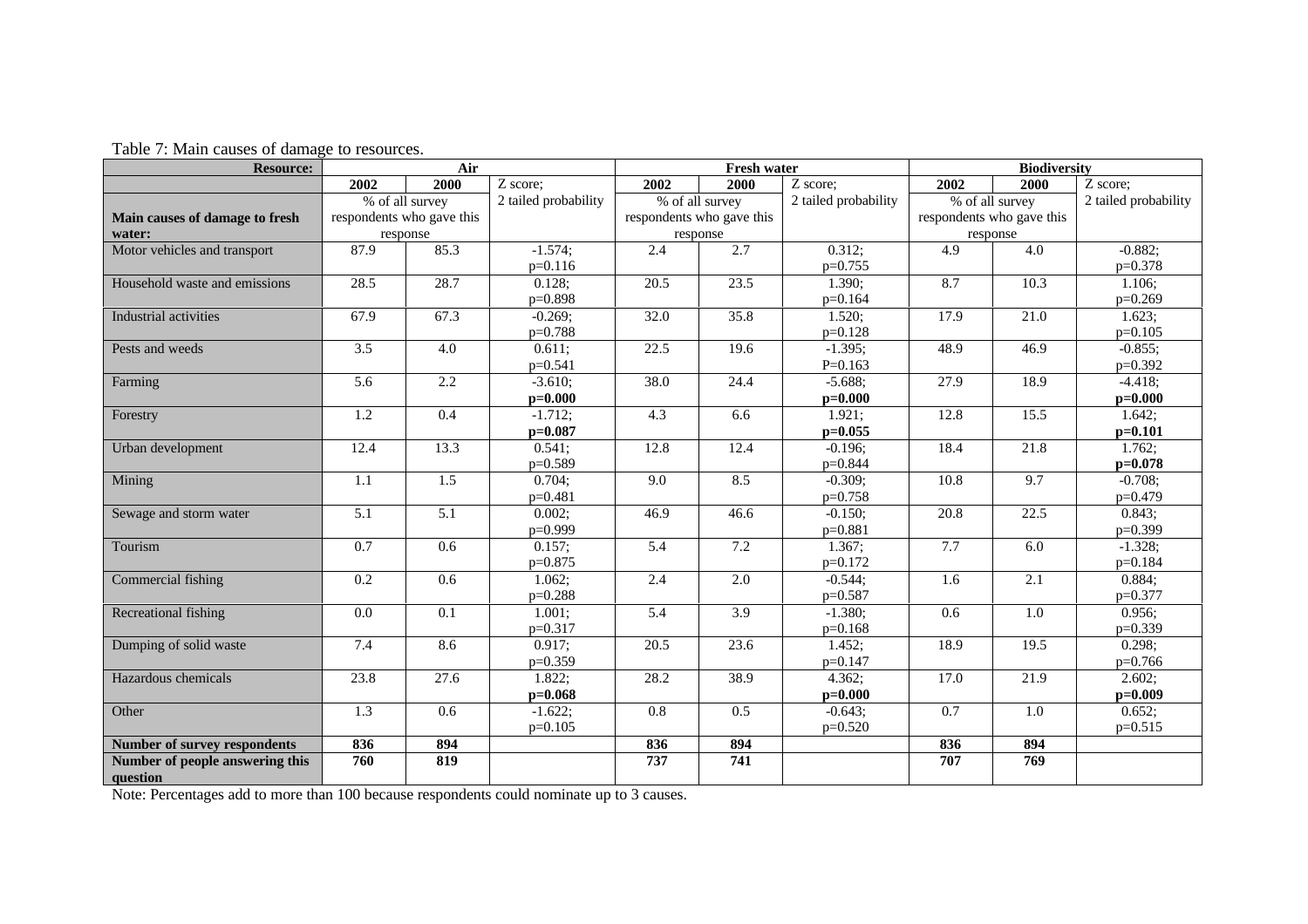

**Figure 2: Perceived causes of damage to fresh waters**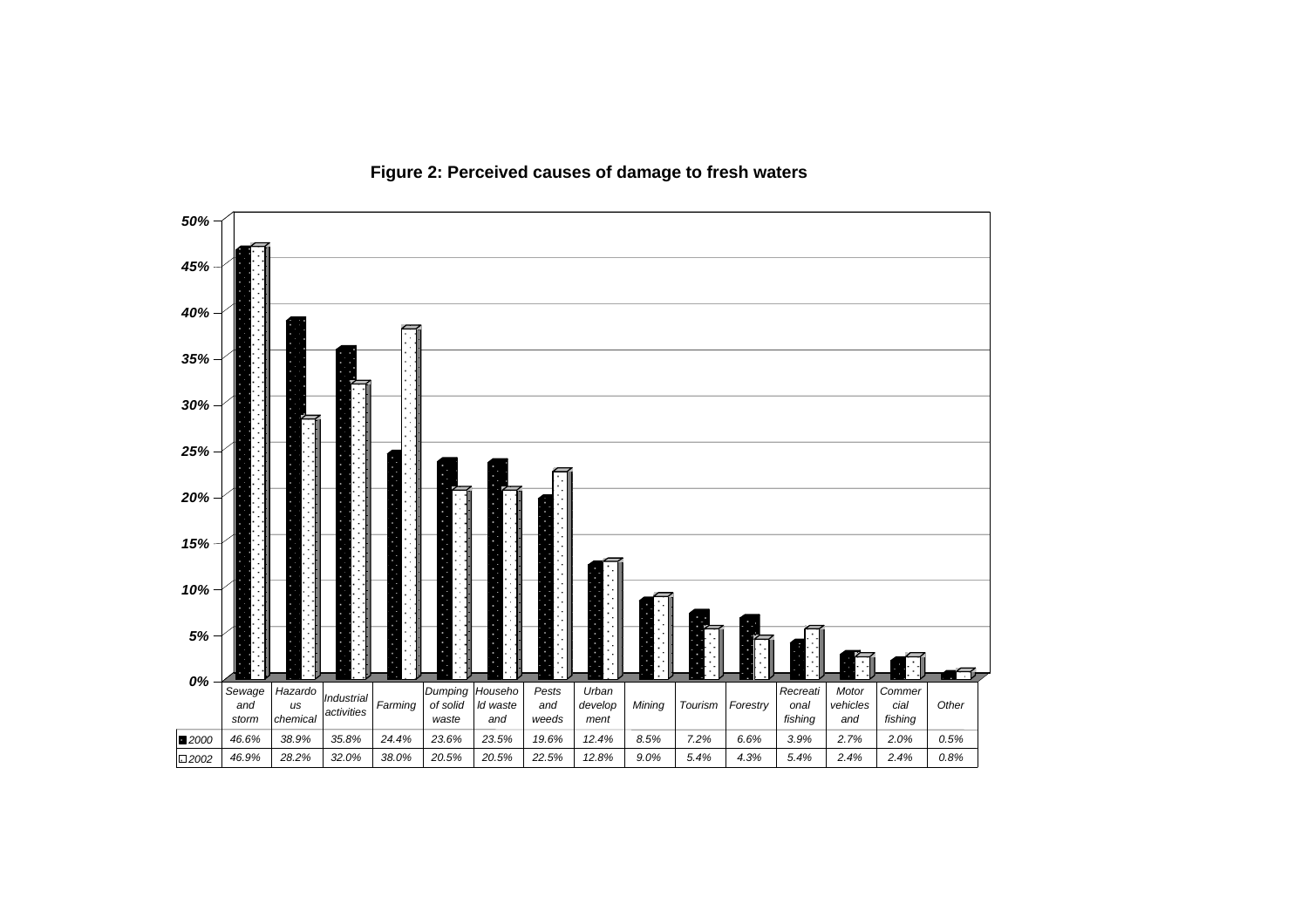

**Figure 3: Main causes of damage to air versus ethnicity**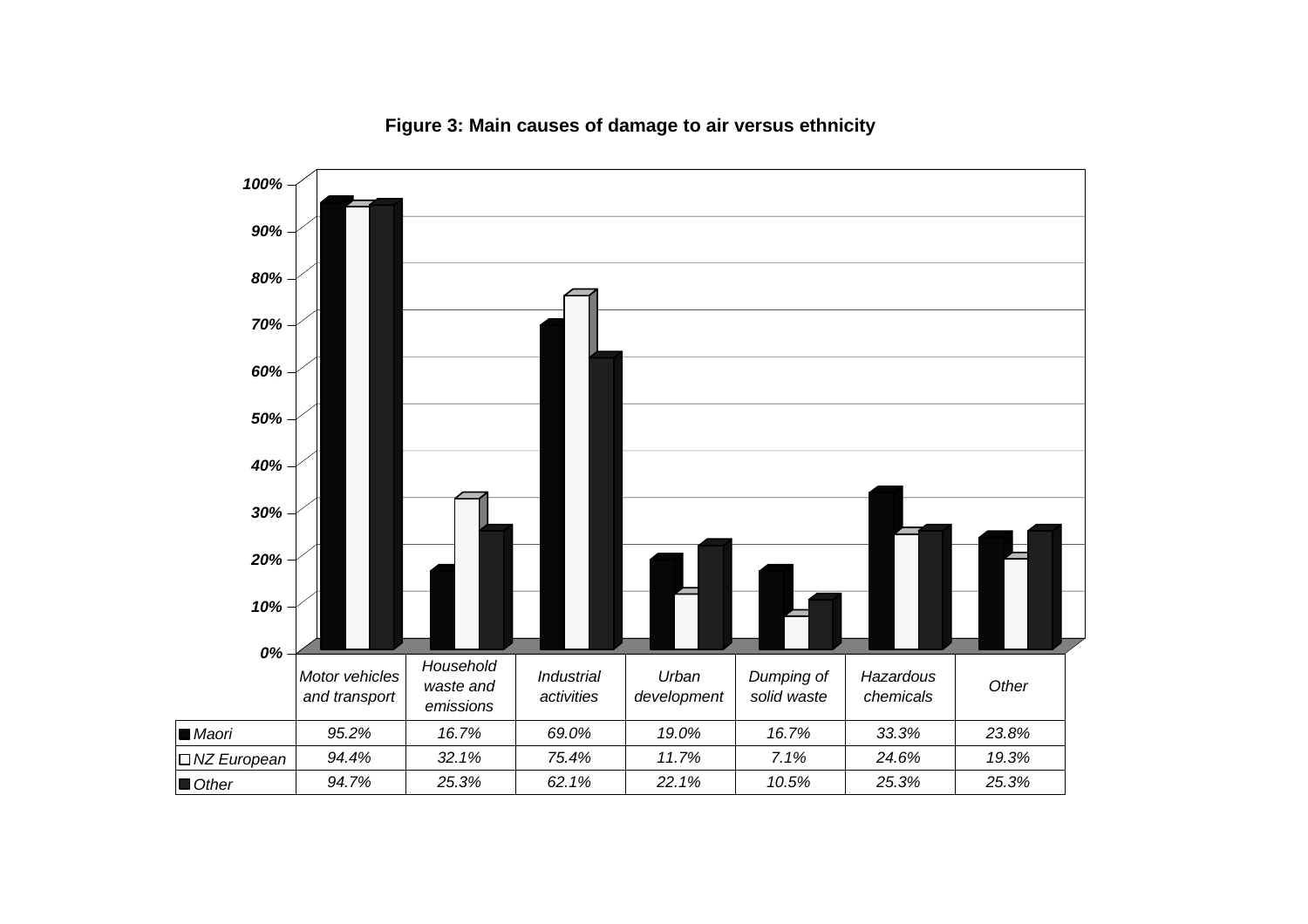

**Figure 4: Main causes of damage to fresh water versus ethnicity**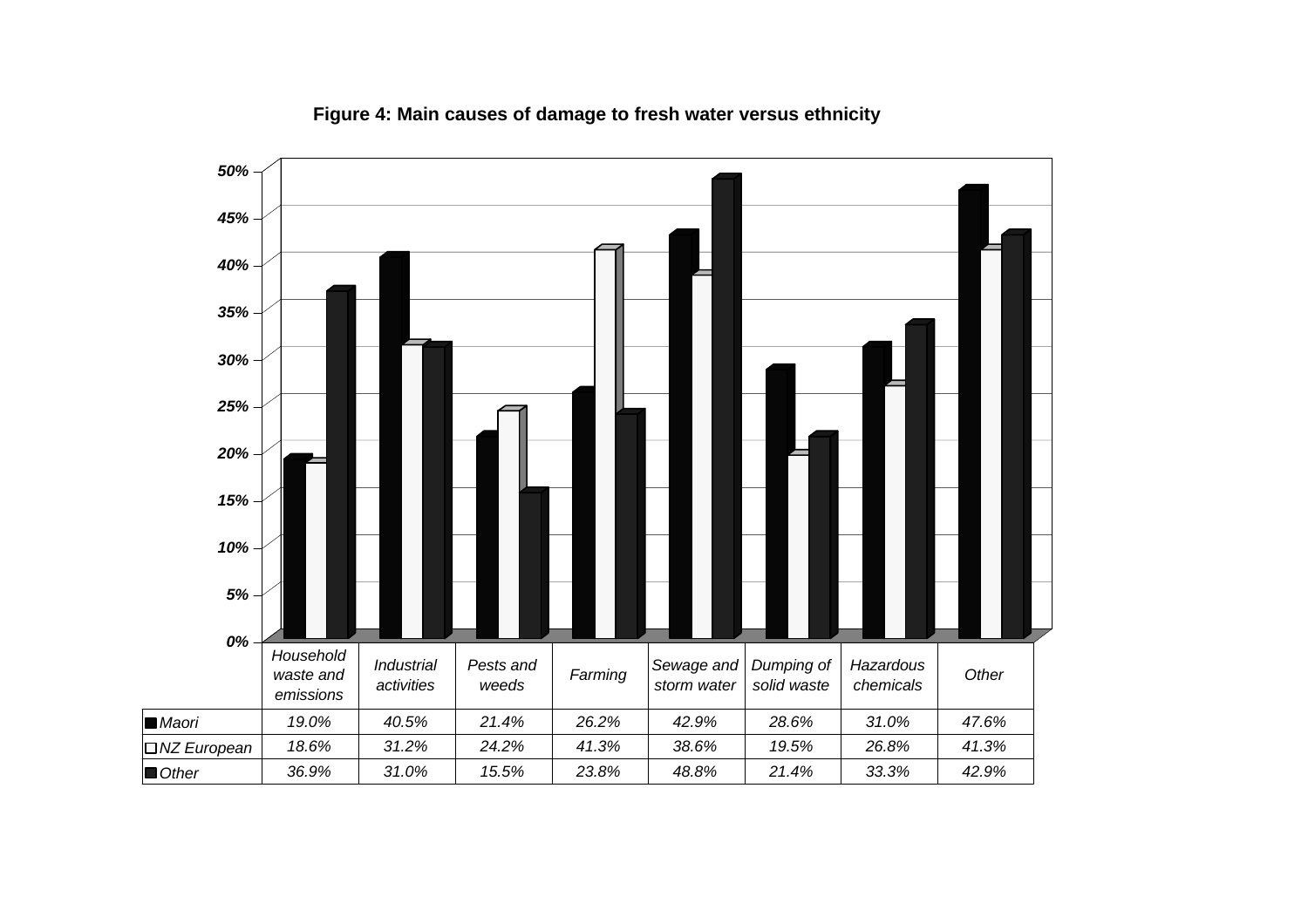## **3.5. Allocation of government spending**

Respondents were asked to reallocate the existing budget amongst a selected set of items. Total budget spending remained fixed. We provide data on preferences for spending on water as one example (Table 8). In 2002 people wanted more expenditure on water, whereas in 2000 they either wanted no change or more expenditure on water. There is a highly significant difference between the two surveys (p=0.0022). This response is not surprising given the earlier result that people judged the quality of water has declined in the past two years.

Spend far more (1) **Spend** more (2) No change (3) Spend less (4) Spend far less (5) **Preferences for spending on fresh water...** N % Mean  $(1-5)$ Std. Dev **2002** 770 13.3 45.6 38.7 2.1 0.3 2.3 0.7 **2000** 860 11.6 39.3 47.9 0.8 0.3 2.4 0.7

Table 8: Preferences for allocation of government spending.

## **3.6. Major environmental issues**

Respondents were asked to identify the most important environmental issue facing New Zealand today (Table 9). Pollution of a variety of sorts is the main issue identified in the survey.

Table 9: Most important environmental issues facing New Zealand.

| <b>Environmental Issue</b>                                 | % of valid responses |
|------------------------------------------------------------|----------------------|
| Air quality/pollution                                      | 17.3                 |
| Waste disposal and industrial pollution                    | 11.8                 |
| Introduced pests, weeds and diseases                       | 10.9                 |
| Water quality/pollution                                    | 10.8                 |
| Urban environment, population pressure and tourism         | 6.5                  |
| Climate change and ozone layer                             | 6.3                  |
| Sustainable management of resources                        | 6.3                  |
| Pollution (unspecified)                                    | 6.2                  |
| Wildlife and natural environment                           | 5.9                  |
| Protecting environment/keeping New Zealand clean,<br>green | 5.6                  |
| <b>Environmental education</b>                             | 3.8                  |
| Other                                                      | 8.6                  |
| Total                                                      | 100.0                |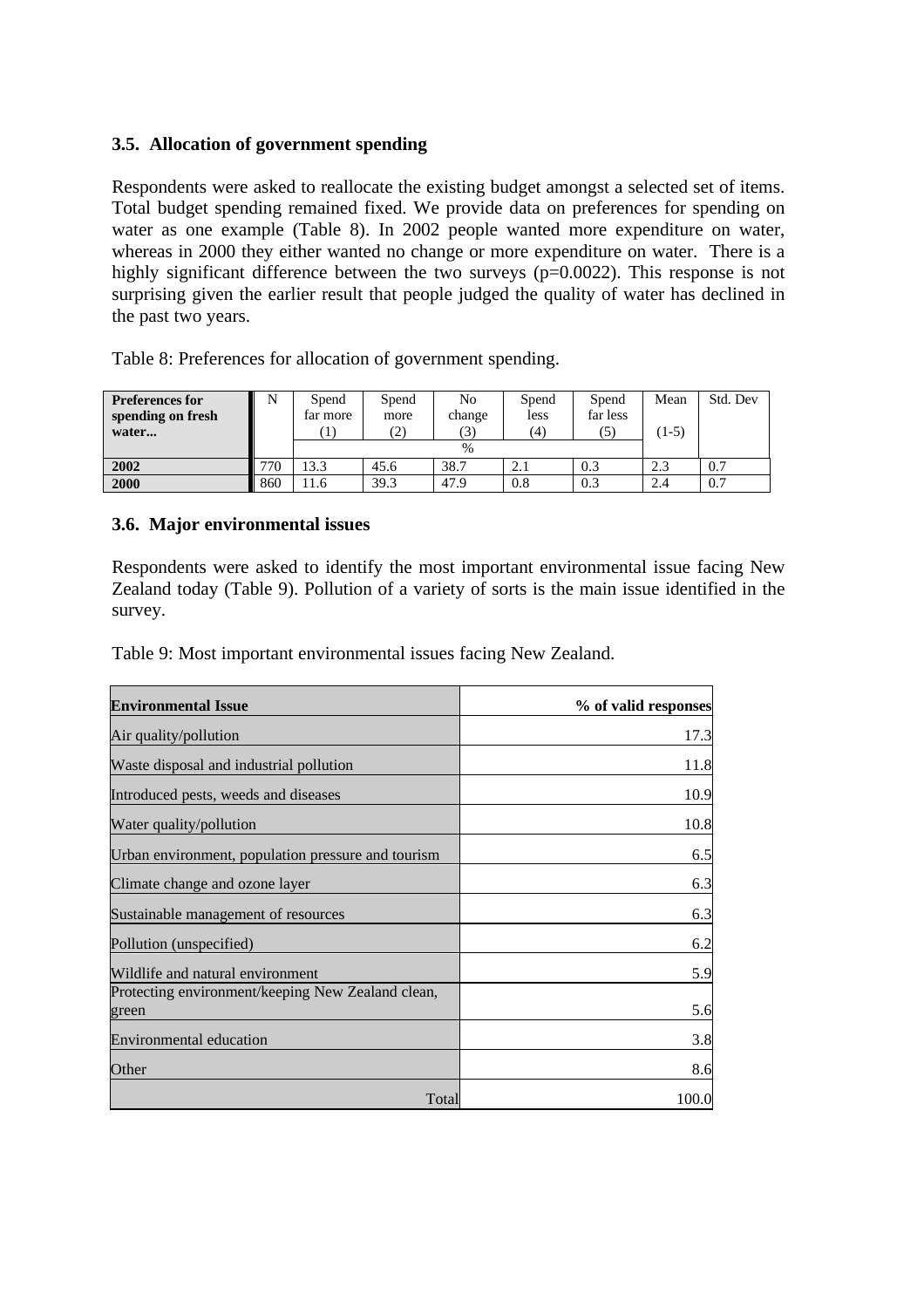## **4. DISCUSSION**

A Pressure-State-Response model (as used for state of the environment reporting) approach guided data collection and subsequent analysis. We have focused in this paper on 'clean and green', and three components of the environment, water, air, and 'biodiversity'. Some key points identified in this selective research include the following:

- Respondents think New Zealand is clean and green, and this is in keeping with the reputation of New Zealand held abroad (Thornton et al. 2001)
- While respondents were happy with the state of water, air and native biodiversity, they are not so happy about trends in the state of air and, for water at least, would like more expenditure on the problems.
- It is notable that farming is increasingly considered a major cause of problems to water (which is consistent with recent media reports, e.g., NZ Environment, 2002: 1).
- It is notable that in virtually all situations there is a major divergence of views along ethnic lines - Maori consider states to be worse and getting worse than do NZ Europeans and others for all three resources examined here.
- Respondents judge that most of the main environmental issues New Zealand are clumped around pollution matters and not around biodiversity management, or GE for example. This finding is also consistent with the 2000 Massey University environmental survey (Gendall et al. 2001).

Most respondents agreed with the statement that New Zealand is 'clean and green'. However, it is clear that neither Maori nor NZ European are as convinced about this view as is the 'other' ethnic group. One possible explanation for this result is the 'other' ethnic group may contain a high proportion of relatively recent immigrants to New Zealand who judge that New Zealand is 'clean and green' compared to the environment in their source country. Further research is needed to determine if that is a valid explanation for the difference in views.

Our examination of air, water and biodiversity has identified some issues and anomalies. A general finding from this work is that on average New Zealanders consider the state of their environment to be adequate to good. This response is consistent across the resources of: air, water and biodiversity. While the state of the environment overall is thought of very highly, there seems to be a sizeable minority view (between 30-40% of respondents), who consider that the state of the environment has deteriorated over the past few years. This common perception of resource deterioration contrasts somewhat with perceptions about management of those same resources. The vast majority of survey respondents think management has remained the same or improved over recent times.

Relative to many other countries it is probably true that the state of the New Zealand environment is adequate to good. Population density at  $14$  per  $km^2$  is the fourth lowest in the OECD (OECD, 1999) and the pressures on the environment are much higher in more densely populated nations. A recent international study rated New Zealand, nineteenth for its environmental sustainability (World Economic Forum, 2002). These aggregate measures disguise areas where New Zealand environment performance is noteworthy and we comment on some of these below.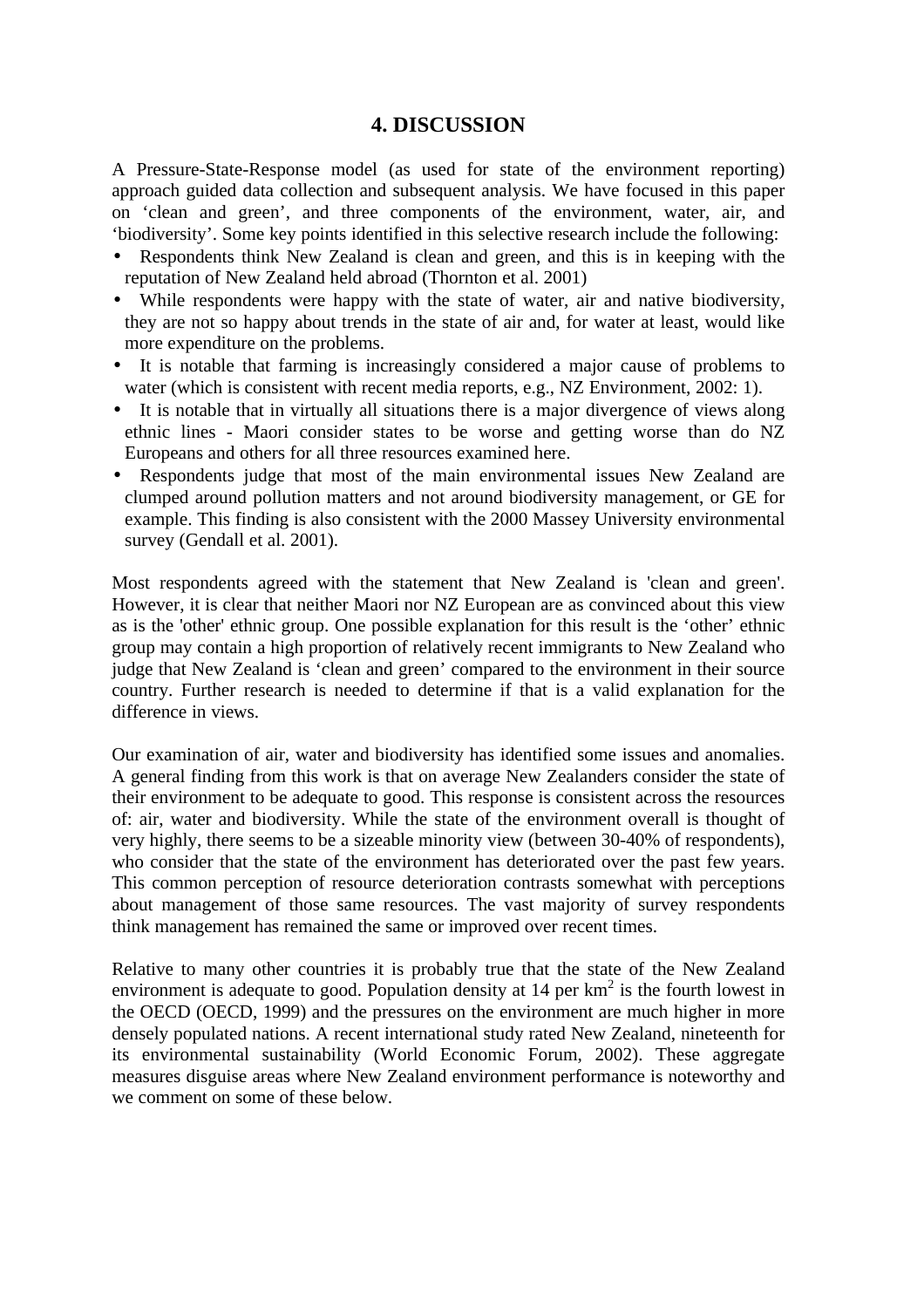#### *Air*

There is increasing concern amongst scientists about the health effects of air pollution in New Zealand, e.g., Fisher et al. (2002) regarding increased mortality from vehicle emissions in the greater Auckland region, and Hales et al. (2000) who linked increases in air-borne particulates to increased mortality and to an increase in respiratory hospital admissions in Christchurch. Despite these growing concerns, MfE (1997: 6.10) found that New Zealand has generally clean air, e.g., MfE (1997: 6.24) reported that "as with suspended particulate matter, smoke levels around the country have also shown some improvements over the last 10 to 20 years". However, in cities such as Christchurch, for example, while "wintertime levels of smoke have decreased - significantly in the case of Christchurch - especially over the last decade" MfE (1997: 6.24), smog levels still regularly exceed World Health Organisation limits every winter.

From the survey it is clear that New Zealanders generally believe that air quality is good and management of air is deemed to be adequate. This view is consistent with the World Economic Forum (2002) finding that ranks New Zealand first of 142 nations in terms of air quality. The majority of survey respondents, nevertheless, believed air quality had declined in the last 5 years - this perception is at odds with 'clean and green' image.

#### *Water*

An OECD review of New Zealand's environmental performance judged that ... 'thanks to a very low intensity of water use and low overall levels of pollutant discharges from point sources, New Zealand's rivers, lakes and groundwater *generally present very high water qualit*y' (OECD, 1996: 181). In general respondents to our survey rated water quality as adequate to good but they also judged that water quality is deteriorating. Farming was judged by 38% of respondents to be a major cause of damage to water. This result may at least partly be the result of a 'dirty dairying' campaign by Fish and Game Councils (see for example New Zealand Environment 2002: 18). If the perception is that farming is a major source of damage then this may have trade implications for trade in dairy products where New Zealand trades on its 'clean and green' image.

#### *Biodiversity*

Conservation of native plants and animals is one of New Zealand's main environmental issues (DoC and MfE 2000). This policy view is supported by findings from the World Economic Forum (2002), that reported New Zealand's biodiversity performance as worst of 142 nations. There is a diverse flora and fauna in New Zealand, with about 1000 threatened or endangered plant and animal species (DoC and MfE 2000), some of which (e.g., kakapo and kiwi) are national icons. From the survey it is clear that New Zealanders believe the condition of native land and freshwater plants and animals (biodiversity) to be adequate to good, although there is a perceived decline in this position over the last five years. Given New Zealand's international ranking and the high number of endangered species it is difficult to understand why New Zealanders think the condition of native land and freshwater plants and animals is adequate to good. As with air then, New Zealanders' perceptions are at odds with scientific evidence.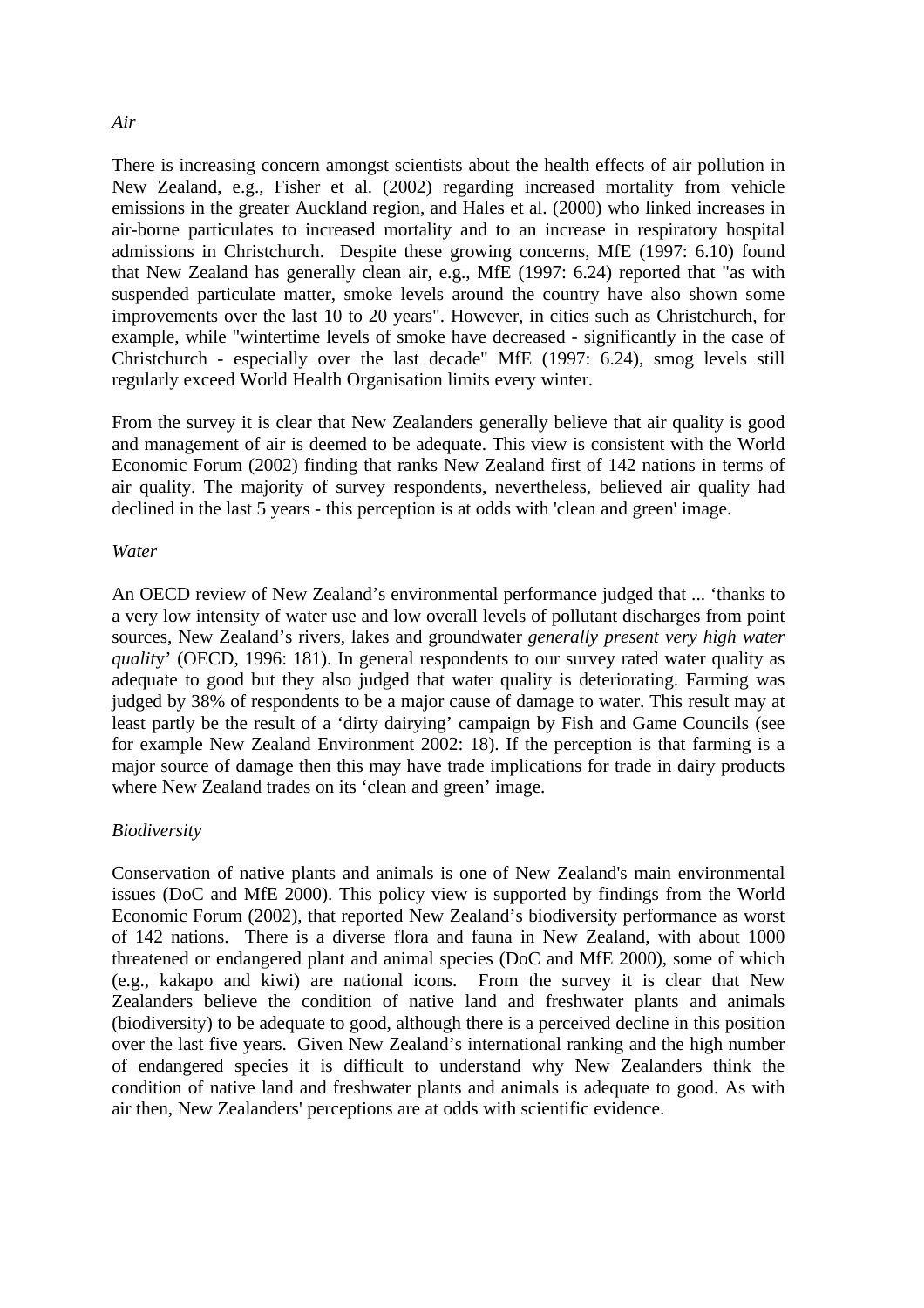## *Ethnicity and responses*

Crosstab analysis indicates that responses to many questions vary significantly with ethnicity of respondents. Maori judge that water quality, and management of water is lower than do New Zealand Europeans and 'other ethnicity' respondents. Maori recognition of the land as resources as taonga, and their concerns for guardianship (kaitiakitanga) might have adverse effects on New Zealand's environmental reputation. 'Other ethnicity' people includes, Pacific Island people, and Asians. There is some evidence that Asian people have differing attitudes toward environmental management than do New Zealand Europeans and Maori (MfE, 1997: 2.9).

## *Major environmental issues*

The identification of pollution as the most commonly cited environmental issue in New Zealand is surprising given the generally high air and water quality in New Zealand. Recent publicity attached to air quality in Christchurch, and Auckland, and water quality issues associated with dairy farming, and disposal of urban wastes, illustrates that low human population density is no longer sufficient to maintain high air and water quality (see also Gendall et al. 2001).

## *Concluding remarks in relation to the 'clean green' image and trade*

Gendall et al. (2001) undertook a detailed examination of New Zealanders' understanding of the 'clean green' image and found that 42% believe the image is a myth. We have taken a different approach in this study and have examined individual resource areas to gain an understanding of areas in which New Zealanders' consider the major changes and issues with respect to the environment exist. Some of these results are disturbing, both from an environmental management and, potentially, from a trade perspective. While most people (over 85%) think the state of the environment is adequate or better, between 25-30% believe that the state of the three resources addressed here is getting worse. Perhaps of greatest concern is the perceived contribution of farming as the most reported cause of damage to fresh waters, and that New Zealanders perceive both farming and forestry are increasingly important causes of damage to air, fresh water and biodiversity.

Kiwis' perceptions of and pride in their environment are likely to be communicated to current and potential visitors and trade partners. Consequently, for New Zealand to maintain its international reputation of a 'clean green' environment it would appear important that New Zealanders retain the same view. The critical importance of perceptions of New Zealand's 'clean green' environment to overseas purchasers of our products has already been shown (Thornton et al., 2001). Our data indicate perceptions of a worsening environment and a growing level of interest in the impact of farming on natural resources. If these trends continue then, in time there could be spillover effects on international trade. Given that both tourism and farming obtain premiums based on the 'clean green' image, then politicians and policy makers should consider undertaking policy actions to enhance environmental management in order to maintain perceptions of environmental quality. The fact that respondents want more spent on water is, perhaps, a signal that the New Zealand public thinks so too.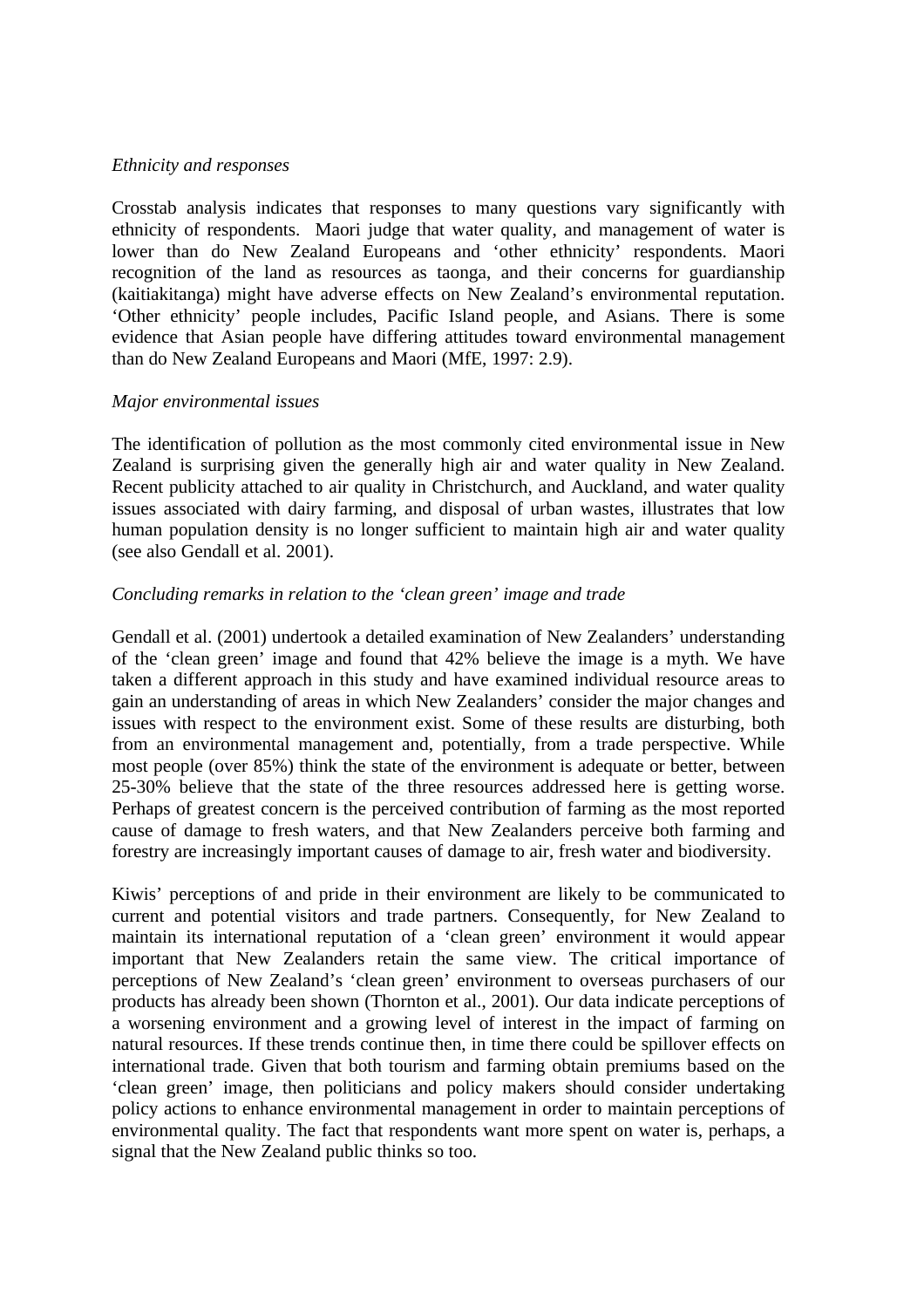#### **ACKNOWLEDGEMENTS**

Our thanks go to Peter Tait who helped redesign this survey, to Andrew Cook who provided statistical and other advice and to Chris Gibson who did much of the data coding. Funding from the Ministry for the Environment helped cover some of the research costs, and we gratefully acknowledge this support.

#### **REFERENCES**

- Department of Conservation and Ministry for the Environment. 2000. *The New Zealand Biodiversity Strategy – our chance to turn the tide*. DoC and MfE, Wellington.
- Department of Statistics, 1993. *Measuring up. New Zealanders and the environment.* Wellington: Department of Statistics.
- Department of Statistics. 2002. Environmental Statistics Newsletter. Wellington: Statistics New Zealand.
- Fisher, G.W., Rolfe, K.A., Kjellstrom, T., Woodward, A., Hales, S., Sturman, A.P., Kingham, S., Petersen, S., Shrestha, R., and King, D. (2002). *Health effects due to motor vehicle air pollution in New Zealand*. Wellington: Report to the Ministry of Transport.
- Gendall, P. J., Hosie, J. and Russell, D. (1993). *New Zealanders' Attitudes to the Environment*. International Social Survey Programme. Massey University, Palmerston North: Department of Marketing.
- Hales, S., Salmond, C., Town, G., Kjellstrom, T., and Woodward, A. 2000. Daily mortality in relation to weather and air pollution in Christchurch. *Australian and New Zealand Journal of Public Health*, 24: 89-91.
- Hughey, K.F.D., Cullen, R., Kerr, G.N., Cook, A. In prep. The Pressure-State-Response model and State of the Environment perceptions reporting in New Zealand. Paper submitted to the *Journal of Environmental Management*.
- Hughey, K.F.D., Cullen, R., Kerr, G.N., Cook, A. 2001. *Perceptions of the State of New Zealand's Environment: Findings from the first biennial survey undertaken in 2000.* Lincoln University.
- Ministry for the Environment. 1995. *Environment 2010 Strategy*. Wellington: Ministry for the Environment.
- Ministry for the Environment. 1997. *The State of New Zealand's Environment*. Wellington: MfE & GP Publications.
- Ministry for the Environment. 2001. *Report of the MFE for the year ended 30/6/01*. Wellington: Ministry for the Environment.
- New Zealand Environment. 2002. *Farmers threaten plans to clean up 'dirty dairying'*. New Zealand Environment, 10: 1.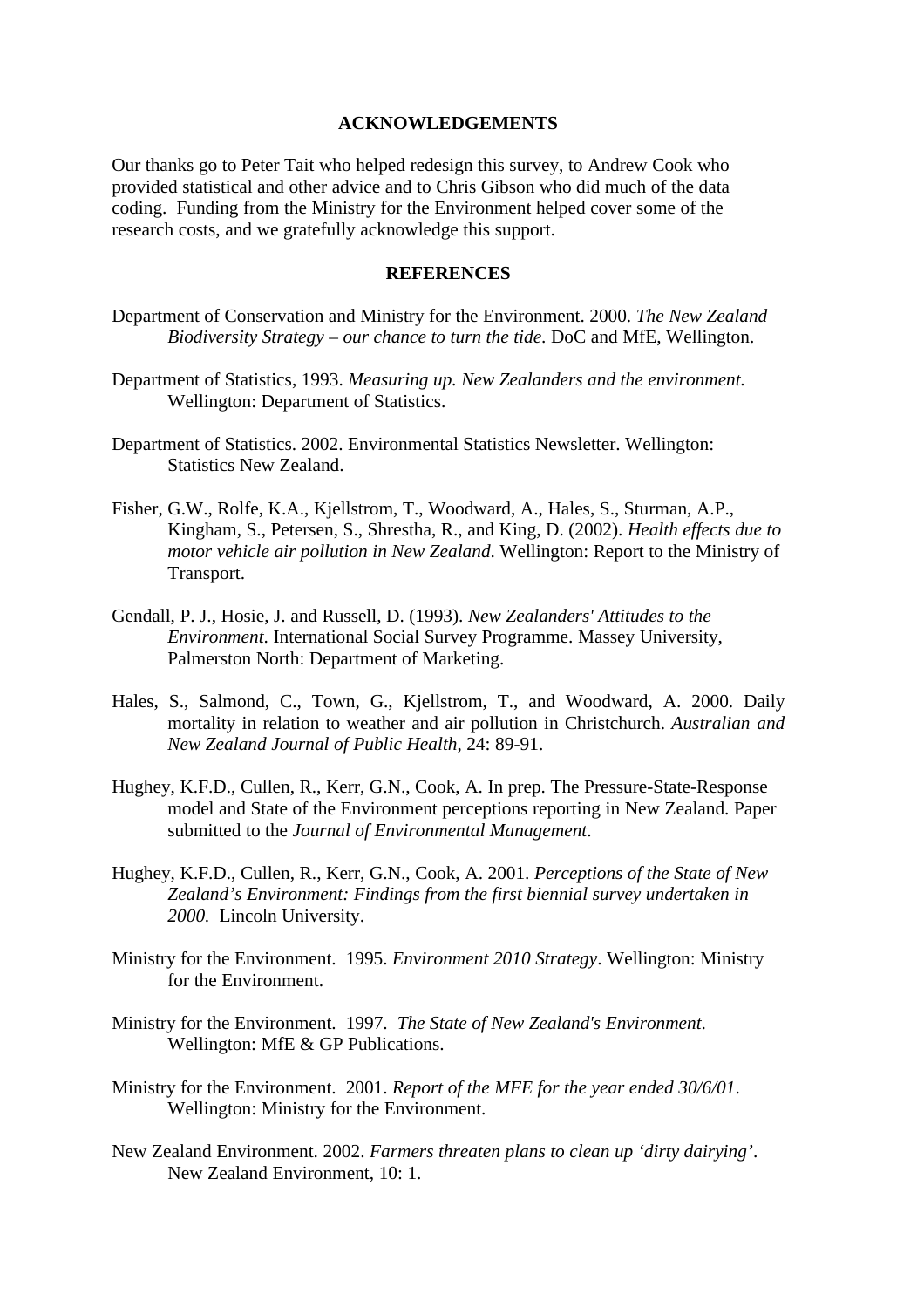- Organisation for Economic Co-Operation and Development (OECD). 1996. *Environmental Performance Reviews. New Zealand*. Paris: OECD.
- Organisation for Economic Co-Operation and Development (OECD). 1999. *OECD in Figures.* Paris: OECD.
- Thornton, S., Paul, S. and Kerr, G.N. 2001. *Valuing New Zealand's Clean Green Image*. Report to Ministry for the Environment. Wellington: PA Consulting Group.
- World Economic Forum. 2002. 2002 Environmental Sustainability Index. New York, Columbia University accessed from: http://www.ciesin.org/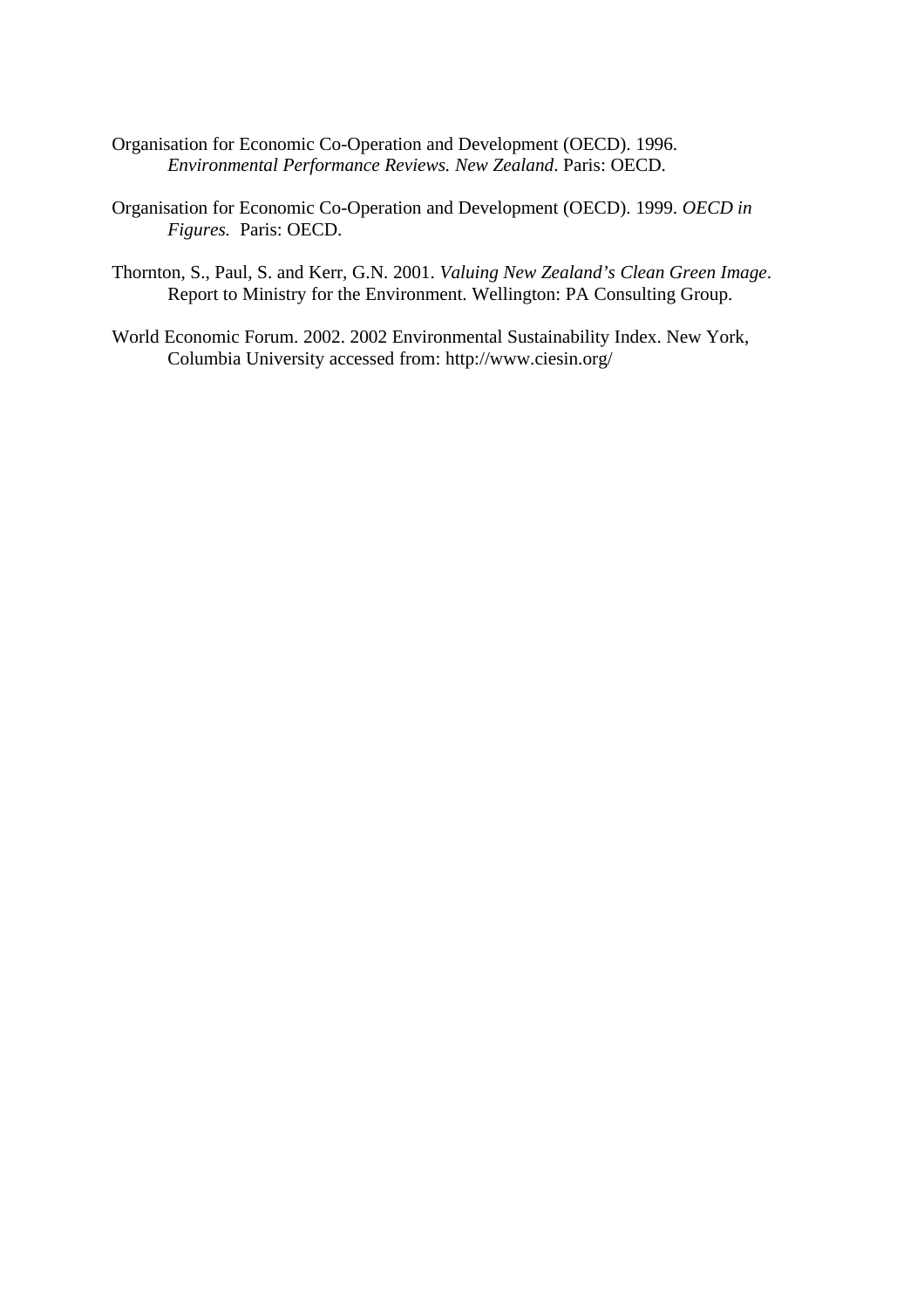## **Appendix 1: Demographic information**

Information was sought regarding gender, age, country of birth, ethnicity, education, current situation, paid employment, the industry the person worked or had last worked in, and personal income. These were measured in some cases using categories from the 2001 New Zealand Census. Demographic information and the categories for their measurement are provided in Appendix 1, with comparisons between the 2000 and 2002 data sets. In addition, numbering of each survey allowed derivation of respondents' residential locations, which were subsequently categorised into three regions (southern, central and northern), and into two categories (either within the five major urban centres, or elsewhere).

Some preliminary work has been carried out to determine the representativeness of survey respondents compared to the New Zealand population. Both gender ( $\chi^2$ =4.86; DoF=1; p=0.028) and age  $(\chi^2=13.46;$  DoF=5; p=0.019) were significantly different to comparative population data. Disproportionately more females and slightly older age groups responded (Table 1).

Table A: Summary of comparative demographic data between the survey sample and the comparative NZ population.

| <b>Demographic</b> | Group     | <b>Survey</b> | <b>New</b>     |
|--------------------|-----------|---------------|----------------|
|                    |           | sample        | <b>Zealand</b> |
| Gender             | Male      | 44%           | 48%            |
|                    | Female    | 56%           | 52%            |
|                    | $20 - 29$ | 15%           | 19%            |
|                    | $30 - 39$ | 19%           | 22%            |
| <b>Age Band</b>    | $40 - 49$ | 20%           | 20%            |
|                    | 50-59     | 19%           | 16%            |
|                    | $60 - 69$ | 13%           | 11%            |
|                    | 70+       | 14%           | 12%            |

Age is the only demographic for which there is a significant difference between the 2000 and 2002 respondents (Table B). The average age of respondents in 2002 is 2 years older than in 2000, and relatively more respondents 40 years and older participated in 2002 compared with 2000.

Table B. Comparison of demographic data between the 2000 and 2002 perceptions surveys.

| Demographic                     | <b>Chi</b> squared | Degrees of | Probability of chi squared |
|---------------------------------|--------------------|------------|----------------------------|
|                                 |                    | freedom    |                            |
| Regions                         | 4.45               |            | 0.11                       |
| Gender                          | 1.33               |            | 0.25                       |
| Age band                        | 24.03              | h          | 0.001                      |
| Education                       | 6.90               | h          | 0.33                       |
| Current situation re employment | 5.84               | h          | 0.44                       |
| Paid employment                 | 3.33               |            | 0.19                       |
| Income                          | 1.26               |            | 0.99                       |